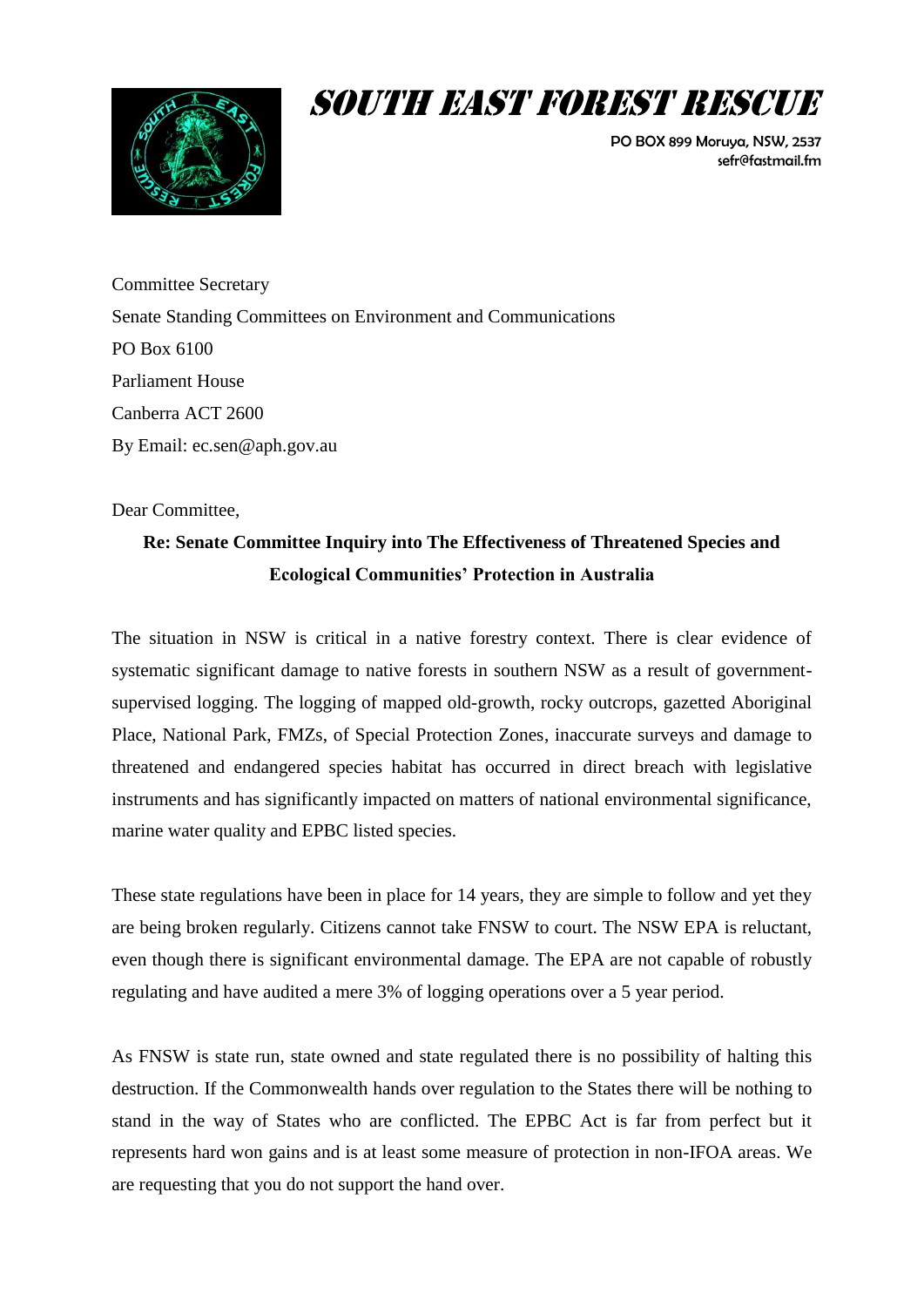#### *Background*

1

On the South Coast of New South Wales thousands of hectares of native forests are being clear-felled or patch clear-felled every year. The Forestry Commission of NSW, trading as Forests NSW descriptions for these practices vary from 'Single Tree Selection - Heavy' to 'Australian Group Selection' to 'Modified Shelter Wood', yet they all amount to clear-felling or patch clear-felling on the ground. Native forests are being logged at an unsustainable rate. 85% of trees felled are turned into woodchips, either at the Eden woodchip mill or at the various saw mills on the South Coast and then trucked down to the woodchip mill.

To meet wood supply commitments, the native forest held in trust by Forests NSW is being cut faster than it is growing back.<sup>1</sup> Forests NSW have continuously logged over ecologically sustainable limits since the implementation of the Regional Forest Agreements ('RFAs'). There is a dis-connect within the native forest logging and woodchipping interest groups in that they have exerted undue influence to ensure desirable outcomes for profit margins at the expense of the current and future generations of the state. This is immoral.

Forestry operations in areas covered by RFAs should be subject to an independent environmental assessment that is scientifically sound and rigorous. The scientific processes in the RFAs were politically compromised. Established Joint ANZECC/Ministerial Council on Forestry Fisheries & Aquaculture NFPS Implementation Subcommittee (JANIS) criteria for forest conservation were not fully applied. There are large areas of native forest that would have been reserved if the original RFA criteria for forest conservation had been fully applied.

The current NSW government reporting approach adopted is perverse, capricious, and lacking in material substance. This is further indication that the current RFA policy is irrational and must be subject to reform as a matter of urgency. The allegations of openness and transparency of both Forests NSW and the native forest logging and woodchipping interest groups is verging on corrupt.<sup>2</sup> On our analysis Forests NSW have completed 19 out of 64 milestones that were required to be completed within the first five years of enactment of the RFAs, in other words by 2005. The *Draft Report on Progress with Implementation of the New South Wales Regional Forest Agreements* alleges that:

'If a milestone was due during the first five years, but was completed by 30 June 2008, it

<sup>&</sup>lt;sup>1</sup> Performance Audit 'Sustaining Native Forest Operations' Auditor-General's Report, (2009).

<sup>2</sup> *Watt v Forests NSW* [2007] NSWADT 197; *Digwood v Forests NSW* [2009] NSWADT 107; *Nature Conservation Council v Department of Primary Industries (Forests NSW)* [2012] NSWADT 195.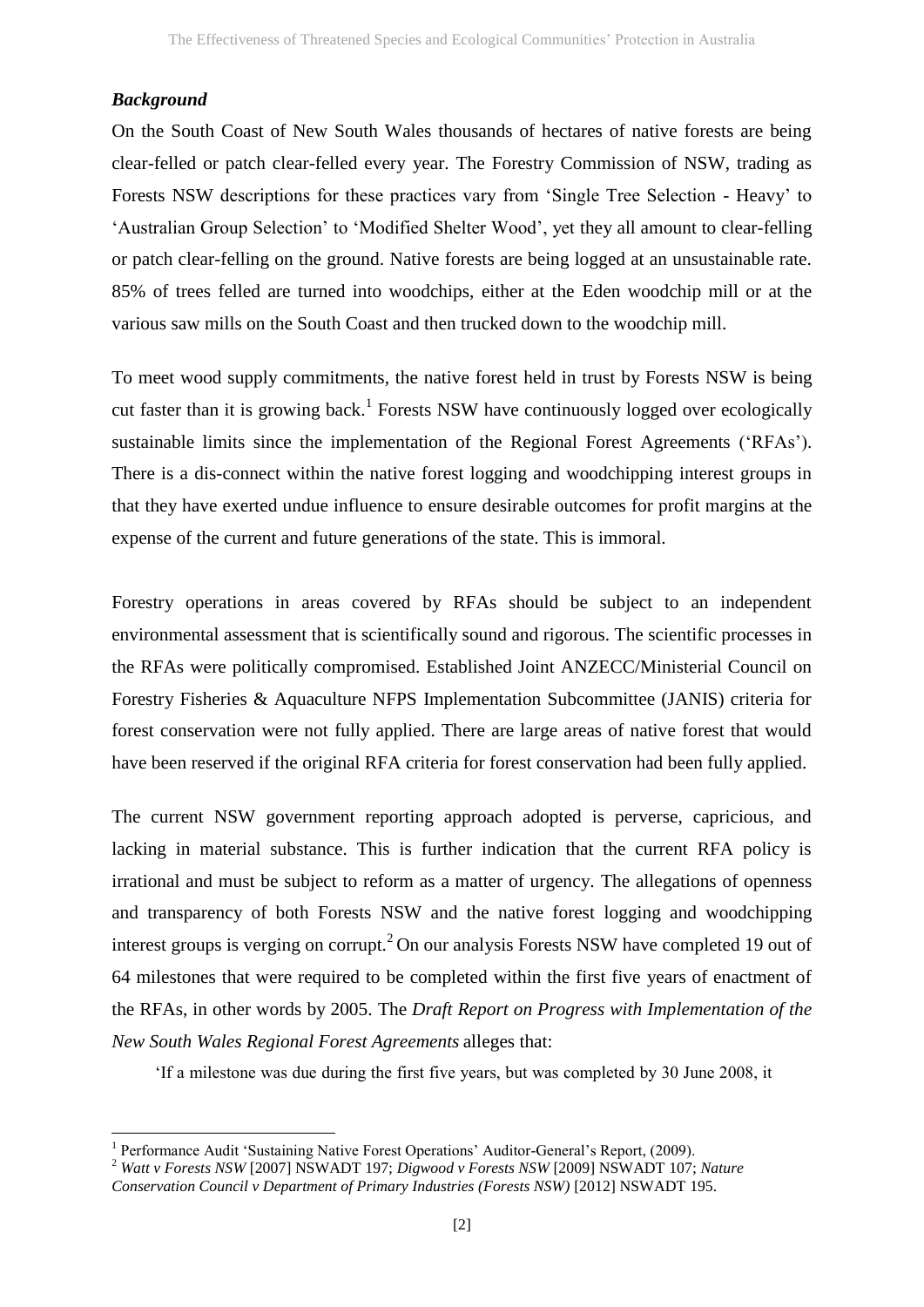is discussed as completed (e.g. even if it was completed after the first review period)'.<sup>3</sup>

This statement is erroneous and unsatisfactory in both timeline and content. The extent to which milestones and obligations have been met, the results of monitoring of sustainability indicators, and the performance of the RFAs is disingenuous and exceedingly below satisfactory. The performance of Forests NSW 'implementation' of the RFAs in meeting specific milestones has been an abject failure, consistently late, and professionally inadequate. This is particularly exampled by the reviews which were due within the first five years from date of enactment, 2003 for the Eden Region and 2006 for the Southern subregion, and still have not been finalised.

There should be an immediate enactment of clause 8 of the RFAs by the Commonwealth, for which the grounds have been triggered, giving effect to ending the RFAs as the mode of native forest mis-management. The world-class benchmark was set by New Zealand in 2002 where native forest logging was discontinued, and Australia has been tardy and negligent in its attempts at meeting this world standard.

In describing the loss of native forests in Australia the 2011 UN State of the Forests Report provided that:

<span id="page-2-0"></span>Oceania also experienced a negative trend … since 2000 and caused it to register the largest annual loss of any country in the region between 2000 and 2010.<sup>4</sup>

Therefore South East Forest Rescue calls for indigenous ownership or at least comanagement of all public native forest, a complete stop on logging of endangered ecological communities, complete transfer of wood product reliance to the plantation-grown timber industry and salvage recycled hardwood timber industry, a single authority for national native forest stewardship modelled on the New Zealand example, and an immediate nation-wide program of catchment remediation and native habitat re-afforestation. We assert that urgency is needed in this forest reform.

<sup>3</sup> NSW Department of Environment and Climate Change, *A Draft Report on Progress with Implementation of the New South Wales Regional Forest Agreements* (2009) 22.

<sup>4</sup> UN Food and Agricultural Organization, *State of the World's Forests*, Rome FAO, 2011, (online) <http://www.fao.org/docrep/013/i2000e/i2000e.pdf>.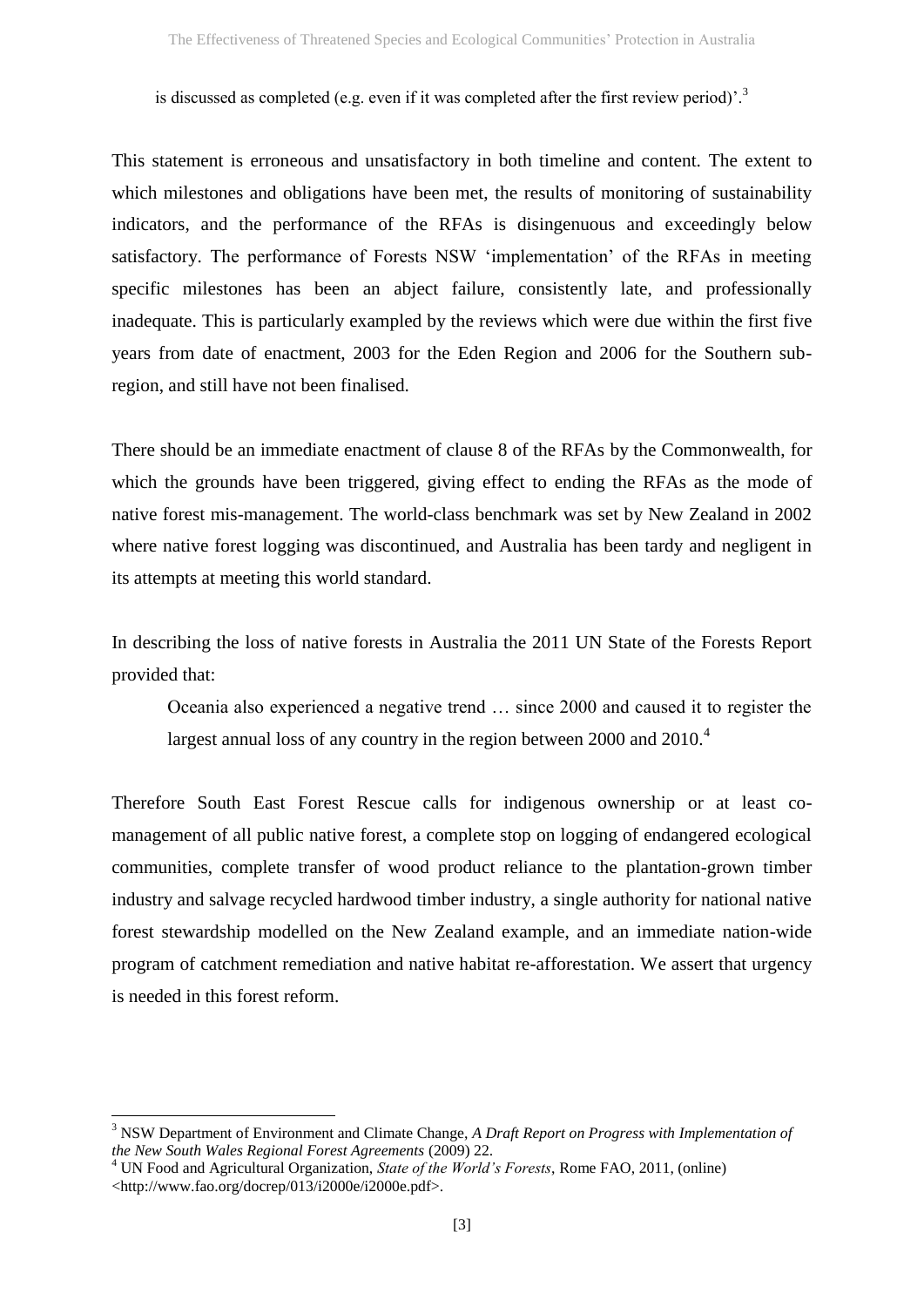#### **MANAGEMENT OF KEY THREATS TO LISTED SPECIES AND ECOLOGICAL COMMUNITIES**

It may be stated that along with climate change the biggest threat to listed species on the south coast is the logging and burning of their habitat. The Scientific Committee's figure for NSW species, populations or ecological communities threatened with extinction in 2009 was 1035. In 2012 it has risen to around 1100. 5 This figure, when compared to the 1998 figure of 868 is the most indicative of the effect of logging on our environment.<sup>6</sup>

Change in status of listed taxa in New South Wales is concentrated in subregions along the east coast. Based on the state and territory listings the largest increases in numbers of threatened taxa nationally are occurring on the south coast of New South Wales.<sup>7</sup> All species have as reasons for listing or decline, habitat loss, modification and fragmentation due to road construction, intensive logging and altered fire regimes. 8 SEFR has previously submitted numerous comments and advice to government inquiries and reviews highlighting the situation in native state forests where the loss of these biodiversity assets is routine and systemic.

# **Loss of Hollow-bearing and Dead-Standing Trees**

Key Threatening Processes such as the removal of dead trees and the loss of hollow-bearing trees occur on a daily basis on the state forest estate, creating an ecological desert with the impunity of state government policy backing.

The loss of hollow bearing trees has been listed as a Key Threatening Process in New South Wales since 2007.<sup>9</sup> The conversion of multi-aged forests into regrowth results in a massive reduction of hollow bearing trees from a sub-optimal  $13+$  per hectare to  $2-6$  per hectare. This is having a severe impact on hollow-dependent fauna into the future.

<sup>5</sup> NSW Government, Office of Environment and Heritage, 2008

<sup>&</sup>lt;http://www.threatenedspecies.environment.nsw.gov.au/index.aspx>.

 $6$  Ibid 2000 and 2003 <http://www.environment.nsw.gov.au/soe/soe2003/chapter6/chp\_6.3.htm#6.3.69>; 2006 <http://www.environment.nsw.gov.au/soe/soe2006/chapter6/chp\_6.3.htm#6.3.71>.

<sup>7</sup> Department of the Environment, Water, Heritage and the Arts 2009, *Assessment of Australia's Terrestrial Biodiversity 2008*, Report prepared by the Biodiversity Assessment Working Group of the National Land and Water Resources Audit for the Australian Government, Canberra, 111.

<sup>8</sup> Ibid.

<sup>9</sup> *Threatened Species Conservation Act 1995* (NSW) Sch 3 s8, *Loss of Hollow Bearing Trees Key Threatening Process*; Office of Environment and Heritage

[<sup>&</sup>lt;http://www.environment.nsw.gov.au/determinations/LossOfHollowTreesKtp.htm](http://www.environment.nsw.gov.au/determinations/LossOfHollowTreesKtp.htm) >.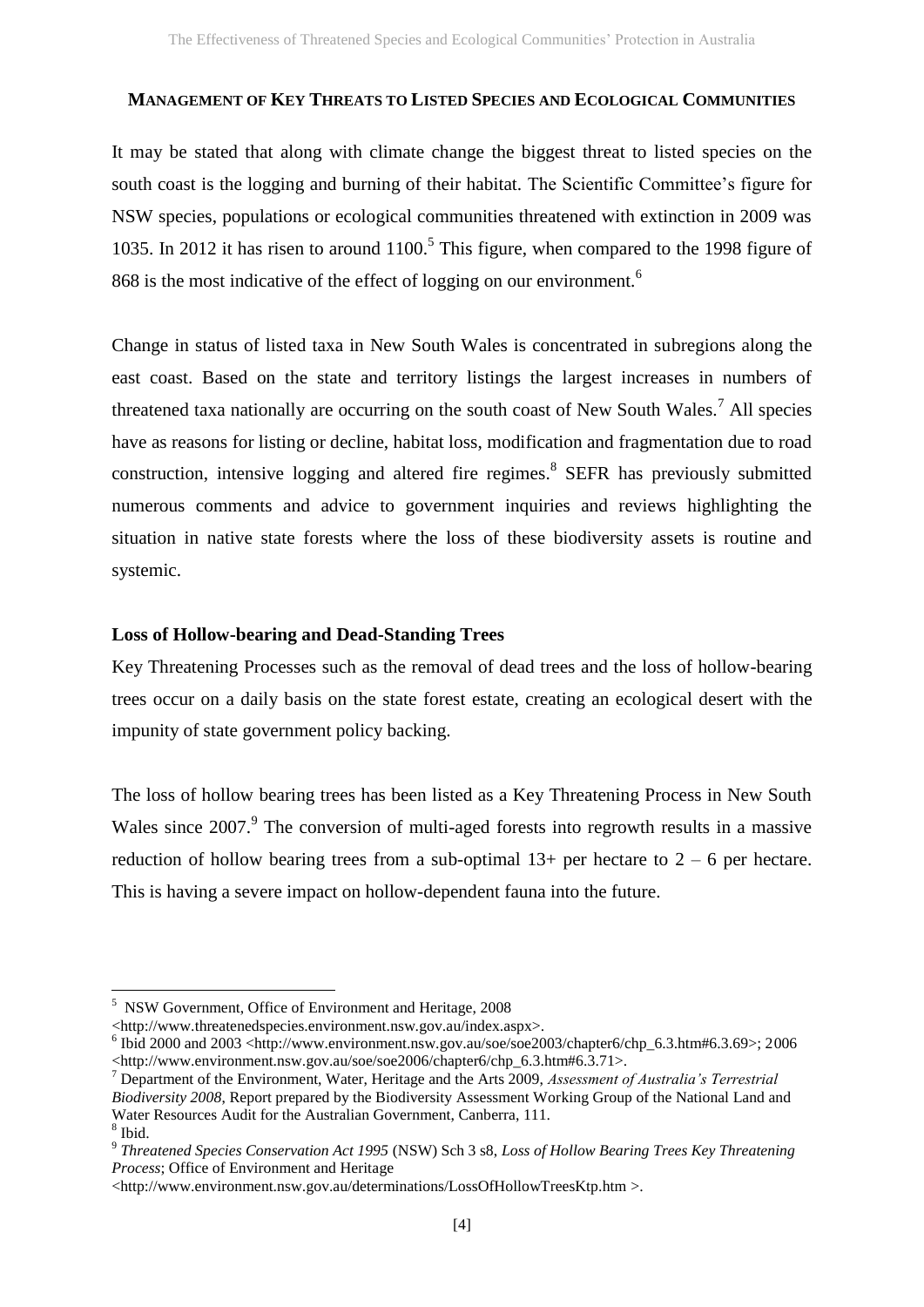The CRA Expert Panel stressed that the persistence and perpetuation of hollow bearing trees is imperative for the survival of forest fauna.<sup>10</sup> A discussion of the conservation measures in place to maintain these hollow bearing trees highlighted the following points:

- Tree mortality is high; the ratio of one recruit tree to one hollow bearing tree is unlikely to maintain the targeted number of hollow bearing trees in Net Harvest Areas in the mid to long term. This is particularly the case in the regrowth zones. Modelling is required to define a more appropriate ratio of recruits to hollow bearing trees.
- The rotation time between harvesting events within a compartment requires revision. Current rotation intervals are too short to allow recruitment trees to form hollows. Additionally, hollow bearing trees retained from the previous harvesting event are not permanently marked therefore could be removed in the next rotation.
- Guidelines or criteria should be developed for the selection of recruitment and hollow bearing trees. Trees with the potential to develop a broad range of hollow types should be targeted for selection. Suppressed trees should not be selected as recruit trees.
- Prescriptions for the retention and recruitment of hollow bearing trees in the NHA should be rewritten to emphasise, not only maintaining these features during a single cutting cycle, but managing them to persist in the landscape.
- Specific prescriptions should be developed for hotspots, defined as areas of high species richness. A sliding scale, where incremental increases in species diversity are matched by increases in prescription strength, was suggested.

# **Coastal Zone and Marine Protected Areas**

It is acknowledged that the NSW coastal zone is an environmentally fragile region under increasing pressure from development, and climate change.<sup>11</sup> It is well recognised globally that land-based pollution contributes a greater percentage to coastal and marine degradation than pollution by maritime sea-dumping and transport.<sup>12</sup> Further it is well recognised that:

**<sup>.</sup>** <sup>10</sup> Ecologically Sustainable Forest Management Group 'Review of Protective Measures and Protective Measures and Forest Practices - Biodiversity Workshop Southern Region', July 1999, Project No NA45/ESFM, 176-177.

<sup>11</sup> Rothwell, Donald R and Baird R, 'Australia's Coastal and Marine Environment' *Australian Coastal and Marine Law*, (Federation Press, 2011) Ch1; Bates G, *Environmental Law in Australia*, 7th ed, (LexisNexis Butterworths, Australia, 2010); House of Representatives Standing Committee on Climate Change, Water, Environment and the Arts, *Managing Our Coastal Zone in a Changing Climate- the Time to Act is Now*, Commonwealth of Australia 2009.

<sup>12</sup> Group of Experts on the Scientific Aspects of Marine Environmental Protection, *Anthropogenic Influences on Sediment Discharge to the Coastal Zone and Environmental Consequences*, UNESCO-TOC: Paris, 1994; Farnsworth K L, and Milliman J D, Effects of Climatic and Anthropogenic Change on Small Mountainous Rivers: the Salinas River Example' (2003) 39 *Global and Planetary Change* 53.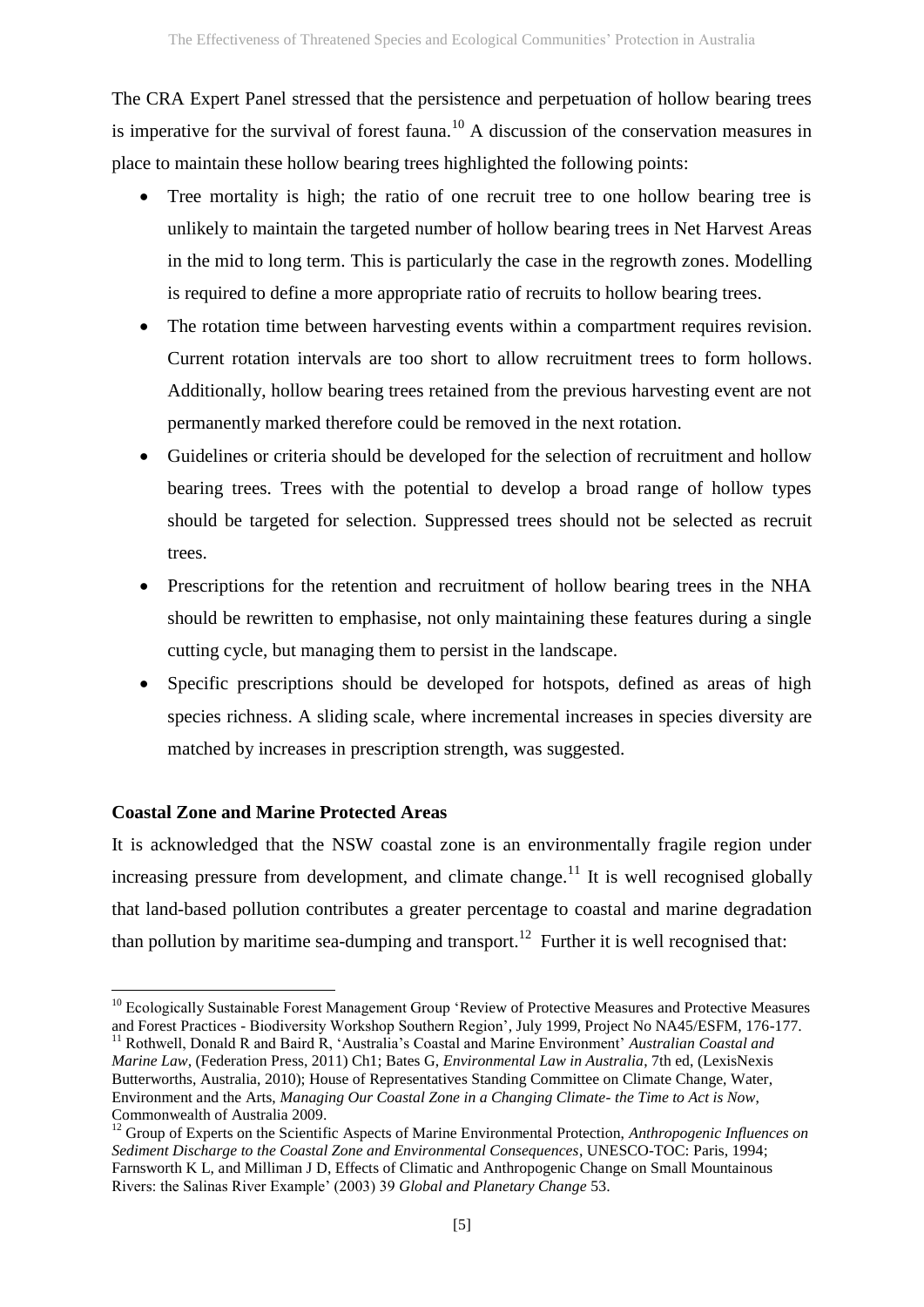Land clearance for forestry results in significant increases in catchment run-off. This run-off is a major source of elevated sediment and nutrient loadings in estuaries and coastal waters.<sup>13</sup>

Accounting for 40% of the NSW coastline, spanning a distance of 730 km, the Southern Rivers Region covers 2972 km of ocean, of which  $33.3\%$  is within marine protected areas.<sup>14</sup> The region comprises the Batemans and Twofold Shelf bioregions. Many state forest compartments are bordered by a saltwater watercourse and 63 state forest compartments are within the Southern Rivers coastal zone. Forests NSW is in effect both the proponent and the determining authority.

The NSW and Commonwealth governments have adopted diffuse land-based marine pollution strategies.<sup>15</sup> However while private activities that occur in the NSW coastal zone are subject to close scrutiny the NSW strategy provides that 'sources that are already formally regulated, including public forestry operations,' will not be covered by the strategy. Conversely the State of the Catchments Report 2010 provides the NSW government's goal to be that 'by 2015 there is no decline in the condition of marine waters and ecosystems'.<sup>16</sup>

In their submission to the Montaro Inquiry the Australian Network of Environmental Defenders Offices proposed that the main principle which must be granted primary significance in contemplation of all future coastal development is 'first, do no more harm'.<sup>17</sup> Perhaps one way to achieve this and the government's goal could be to adopt the Healthy Rivers Report recommendation on actions considered to be 'those most likely to be necessary and effective' to protect the marine environment, which would be to 'phase out forestry operations that have an adverse impact on lake health'.<sup>18</sup> Ending unviable logging of native forests through regional approaches is an easy possibility. Perhaps this would go some way to fulfilling the objects of the regulatory framework designed to protect the coastal zone.

 $\overline{a}$ 

<sup>13</sup> Edgar G J, Barrett N S, and Graddon D J, *A Classification of Tasmanian Estuaries and Assessment of Their Conservation Significance Using Ecological and Physical Attributes, Population and Land Use*, Tasmanian Aquaculture and Fisheries Institute, University of Tasmania, Technical Report No 2, (1999).

<sup>&</sup>lt;sup>14</sup> Department of Environment, Climate Change and Water (NSW), *State of the Catchments 2010*: Marine Waters and Ecosystems, Southern Rivers region, 2010.

 $15$  Office of Environment and Heritage (NSW), (online)

<sup>&</sup>lt;http://www.environment.nsw.gov.au/resources/water/09085dswp.pdf>.

<sup>&</sup>lt;sup>16</sup> National Oceans Office 'Impact From The Ocean/Land Interface' (online)

<sup>&</sup>lt;http://www.environment.gov.au/coasts/mbp/publications/south-east/pubs/impact-ocean-land.pdf>.

<sup>&</sup>lt;sup>17</sup> Australian Network of Environmental Defender's Offices, Submission on the Draft Government Response to the Report of the Montara Commission of Inquiry, 2011.

<sup>18</sup> Healthy Rivers Commission of New South Wales, *Independent Public Inquiry Into Coastal Lakes: Final Report*, 2002.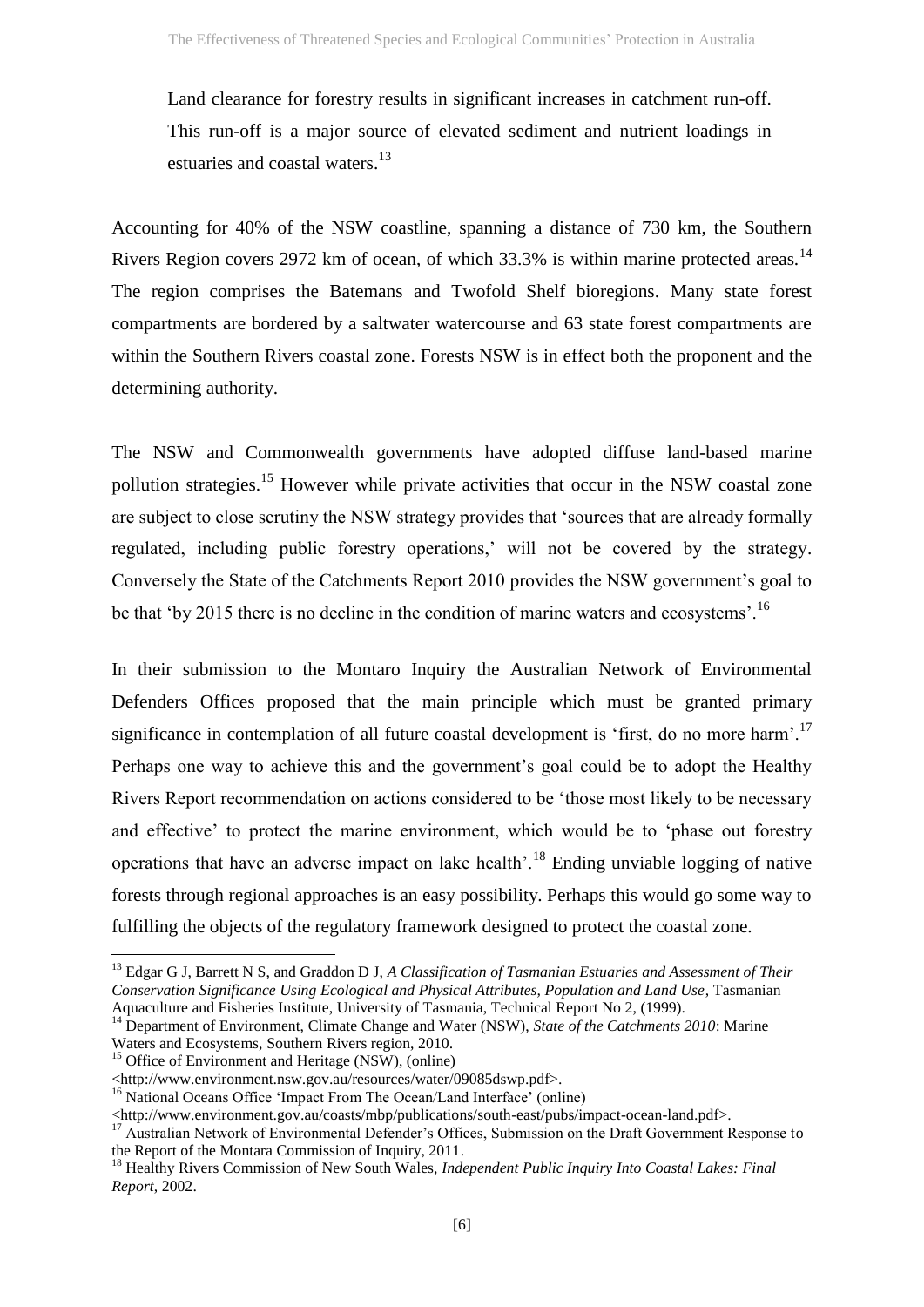#### **Species Protection and FMZs**

Many articles have been written expounding the robustness of Australia's National Reserve System ('NRS'). While that might be true in respect to other reserves, few have commented on the erroneousness of allowing State forests to be included. Erroneous because many State forest reserves in New South Wales have been, are or will be logged.

Given what is current scientific knowledge on links between forest degradation and greenhouse gas emissions and given these reserves are used to meet Australia's obligations internationally the logging seems dispositive to international treaties and agreements.

#### *Reserves and State Forest Land*

**.** 

<span id="page-6-0"></span>Most areas of State forest contain reserves, forest management zones ('FMZs'), that are part of the NRS. Areas allegedly protected in State forest have been sourced from Rare Ecosystem areas, Old Growth and Species Exclusion Zones.<sup>19</sup> FMZs are divided up into eight categories.<sup>20</sup> Special Protection Zones ('FMZ1'), Special Management Zones ('FMZ2'), Harvest Exclusion Zones ('FMZ3A'), and Special Prescription Zones ('FMZ3B') being the main categories relevant to native forest logging. These are formal and informal reserves that are allegedly not available for logging. FMZ1 areas are stated as being equivalent to International Union of Conservation and Nature ('IUCN') Protected Area categories I, II, III, IV and VI. These have been declared under Section 21A of the *Forestry Act 1916* (NSW). FMZ2 and 3A are classified as above. 3B areas are stated as being equivalent to IUCN category IV.<sup>21</sup>

<span id="page-6-1"></span>Objectives of category IV is stated as being to maintain, conserve and restore species and habitats:

<sup>&</sup>lt;sup>19</sup> Forestry and National Park Estate Act 1998 Integrated Forestry Operations Approval for the Eden Region 1999 cl  $19(1)(a)$  any area that is, or is within, an area of State forest declared to be a special management zone under the *Forestry Act 1916;* or (b) any area that is, or is within, an area classified as Forest Management Zone 2 or 3A in accordance with the Forest Management Zoning System.

<sup>20</sup> Department of Primary Industries (NSW), *Managing Our Forests Sustainably: Forest Management Zoning in NSW State Forests*, Forests NSW Operational Circular (2000); Department of Primary Industries (NSW), *Ecologically Sustainable Forest Management Plan*, South Coast Southern NSW (2005), FMZ 1 Special protection, harvesting excluded, FMZ 2 Special management, harvesting excluded, FMZ 3a Harvesting excluded, FMZ 3b Special prescriptions unavailable for harvest, FMZ 3b -Special prescriptions available for harvest, FMZ 4 General management unavailable for harvest, FMZ 4 General management available for harvest. <sup>21</sup> Department of Primary Industries (NSW), *Ecologically Sustainable Forest Management Plan*, South Coast Southern NSW (2005) 25; Integrated Forestry Operations Approvals 'Forest Management Zoning in NSW State Forests' State Forests of New South Wales, December 1999; IUCN definitions of category I to IV: I Strict protection - I(a) Strict nature reserve and I(b) Wilderness area; II Ecosystem conservation and protection (ie National park); III Conservation of natural features (ie Natural monument) IV Conservation through active management (ie Habitat/species management area).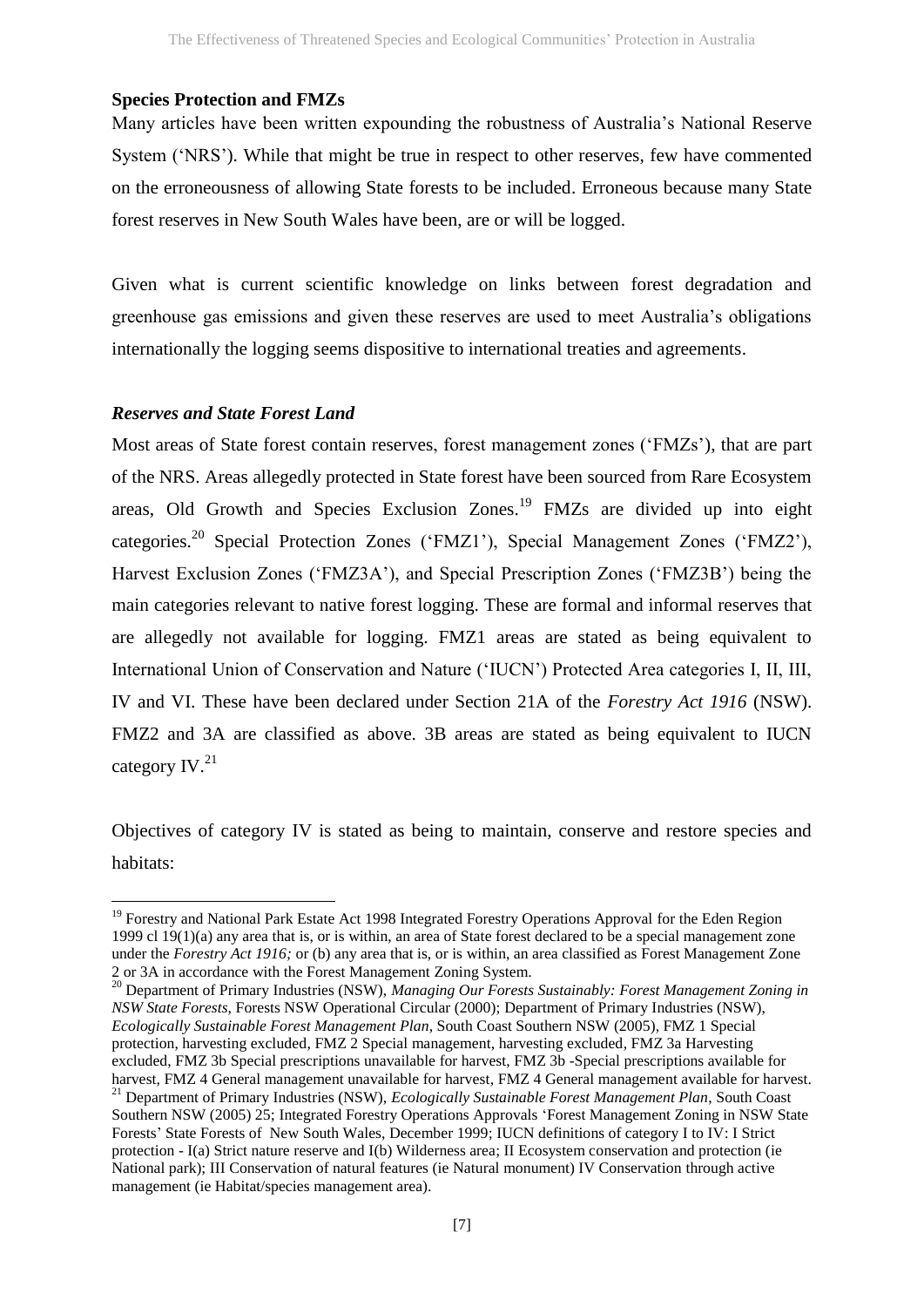<span id="page-7-0"></span>Category IV protected areas aim to protect particular species or habitats and management reflects this priority. Many category IV protected areas will need regular, active interventions to address the requirements of particular species or to maintain habitats.<sup>22</sup>

Logging operations may not be carried out on land that is classified as Category IV.<sup>23</sup> However in numerous instances boundaries shift and logging occurs. Incursion into these reserves are explained as an accident, for example the logging of mapped old growth in Yambulla state forest where the FNSW worker's GPS ran out of batteries. How is it possible that roads are bulldozed through them and snig tracks are made, when some legislation quite clearly states this is disallowed? $24$  The JANIS Report states:

<span id="page-7-1"></span>Although changes may include boundary rationalisations, the CAR reserve system must be predicated on the principle that security of tenure and management intent is fundamental.<sup>25</sup>

The tenure of a Reserve is considered to be secure if Parliamentary action by either the Commonwealth, a State or a Territory Government is required to revoke the Reserve. Specific FMZ areas 'negotiated' in the CRA process require joint agreement of the Minister for the Environment, Minister for Planning, the Minister for Forestry and the Minister for Mineral Resources and public consultation before boundaries can be changed.<sup>26</sup> Snigging and construction of roads in and through certain exclusion zones is only permitted with prior written approval of the National Parks and Wildlife Service.<sup>27</sup> Construction and operation of tracks is defined as a specified forestry activity.<sup>28</sup> Forests NSW must adhere to the Threatened Species Licences Schedule 6 and Schedule 6A.<sup>29</sup> Active management, or regular active intervention, is defined as an overall functioning of ecosystems that are being modified

1

<sup>&</sup>lt;sup>22</sup> Guidelines for Applying Protected Area Management Categories, Dudley N [ed], Gland, Switzerland, IUCN, (2008).<br><sup>23</sup> Forestry and National Park Estate Act 1998 Integrated Forestry Operations Approval for the Eden Region

<sup>1999</sup> cl 19(2).

<sup>&</sup>lt;sup>24</sup> Forestry and National Park Estate Act 1998 Integrated Forestry Operations Approval for the Southern Region 2001 cl 10.

<sup>&</sup>lt;sup>25</sup> Nationally Agreed Criteria for the Establishment of a CAR Reserve System for Forests in Australia, A Report by the Joint ANZECC/MCFFA National Forest Policy Statement Implementation Sub-committee, 1997.

<sup>26</sup> Managing Our Forests Sustainably, above n [20;](#page-6-0) see *Southern Region Forest Agreement 2002* cl 6 and cl 7.

<sup>&</sup>lt;sup>27</sup> Terms of Licence Under the Threatened Species Conservation Act 1995 Eden Appendix B, ('Eden TSL') cl 5.1(b).

<sup>28</sup>*Terms of Licence Under the Threatened Species Conservation Act 1995 for the South Coast Sub- Region of the Southern Region* Appendix B.

<sup>29</sup>*Terms of Licence Under the Threatened Species Conservation Act 1995 for the South Coast Sub- Region of the Southern Region* Appendix B, ('Southern TSL').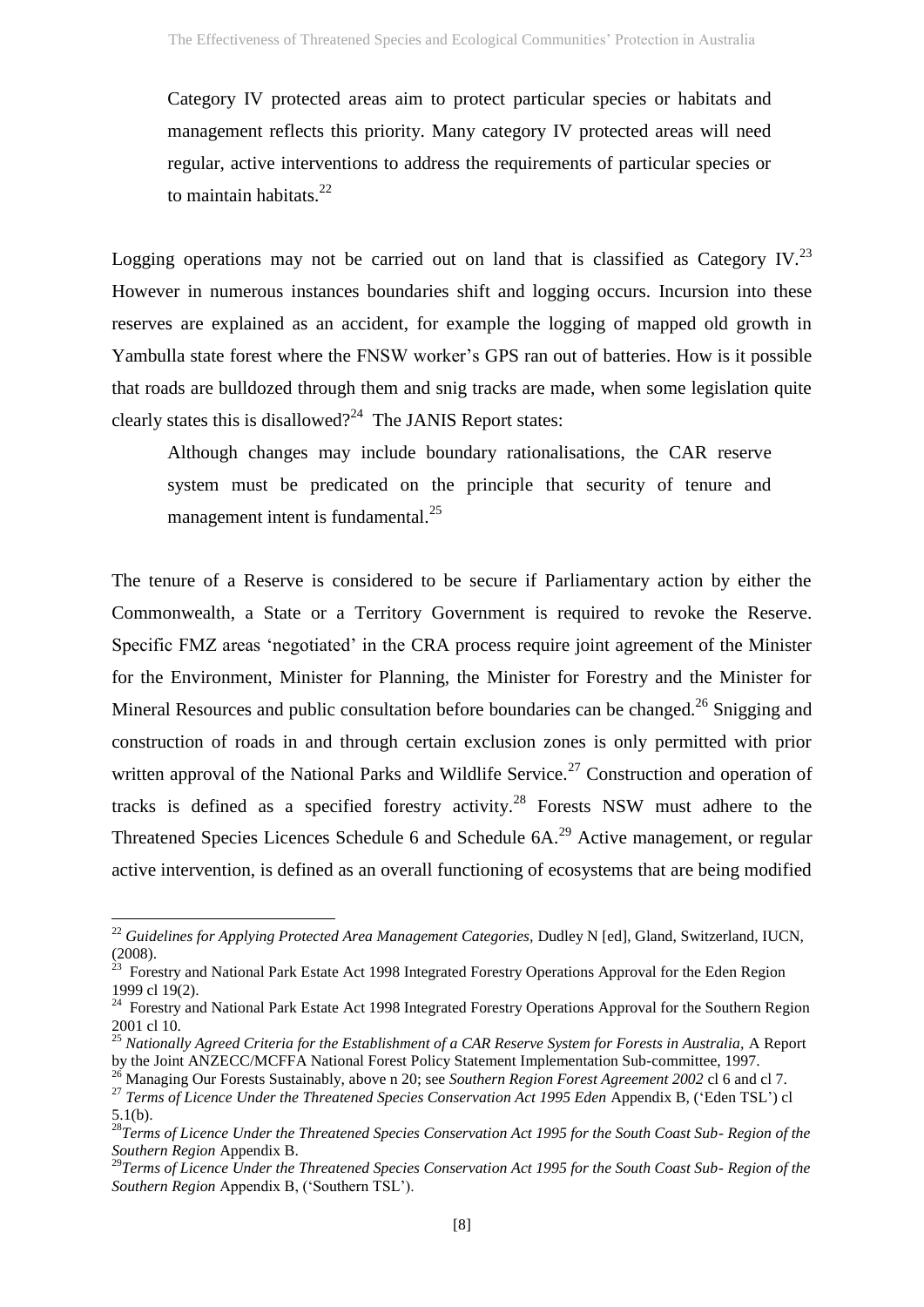by, for example, removing feral weeds, providing supplementary food or artificially creating habitats.<sup>30</sup>

Forests NSW claim 45, 829ha are excluded from logging in the Eden region and 61, 424ha in the Southern region.<sup>31</sup> On FMZs the ESFM Plans state:

The net result is that overall, approximately 89,871 ha (45%) of State forests will be excluded from harvesting disturbance and will comprise 16% of the CAR reserve system in the South Coast Sub-region.

The net result is that overall, approximately 45,829 ha (23%) of State forests will be excluded from harvesting disturbance and will comprise 17% of the CAR reserve system in the Eden Region.

On State forests in the Eden region the Department of Agriculture Fisheries and Forestry states:

The CAR Reserve System covers approximately one third of the entire region and about 56 per cent of the region's public land. Significant additions to dedicated reserves include:

\* The link between Tantawanglo and Yurammie State Forests which provides a corridor from the escarpment to the coastal forests;

 $*$  important koala habitat in Murrah State Forest.<sup>32</sup>

Forests NSW state they monitor and report using the Montreal Criteria and Indicators identified in the CRA process, and as agreed in the Regional Forest Agreements ("RFAs").<sup>33</sup> While this looks good on paper Forests NSW have, are and will log these FMZs. For example the whole of Yurammie was classified 3B, now it has a small Special Management Zone. It seems that logging is defined by Forests NSW as 'active management'. Tantawangalo's special prescription zone was lifted by FNSW and has now been logged extensively.

In any logging compartment snig tracks criss-cross through FMZs, rainforest gullies, Ridge and Headwater habitat, 1st 2nd and 3rd order streams. 'Practicable measures' taken are, when the breach is reported, to spread straw over affected areas. Forests NSW state a snig track is

1

<sup>&</sup>lt;sup>30</sup> Guidelines for Applying Protected Area Management Categories, above n [22.](#page-7-0)

<sup>&</sup>lt;sup>31</sup> Southern ESFM Plan 2005; Eden ESFM Plan 2005; above n [21.](#page-6-1)

<sup>&</sup>lt;sup>32</sup> Department of Fisheries and Forestry (Cth), <http://www.daff.gov.au/\_data/assets/pdf\_file/0020/58502/rfaand-the-environment.pdf>.

<sup>&</sup>lt;sup>33</sup> IUCN Criteria and Indicators for the Conservation and Sustainable Management of Temperate and Boreal Forests, *The Montréal Process,* Third Edition, December 2007 Annex F.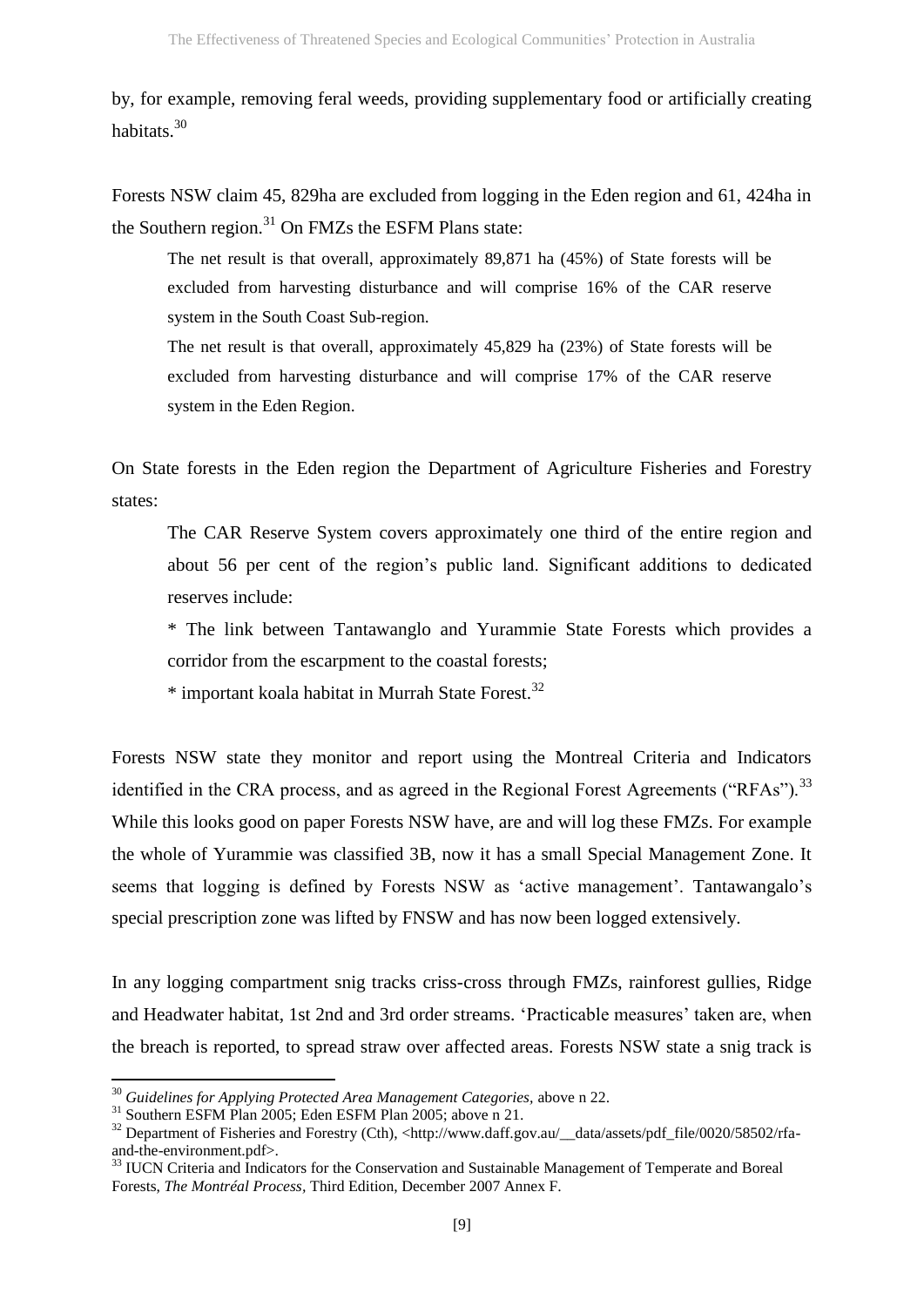not classified as a road and therefore does not require an EPL licence. Forests NSW also allege if roads are approved by the regional manager they do not require any other approval.<sup>34</sup>

# *Yurammie Case Study*

Yurammie State Forest Compartment 963/965 was considered safe from logging, until it appeared on the Forests NSW monthly Plan of Operations. It was allegedly protected as a Special Prescription Zone, classified as such in 1999 because it was considered to be critical habitat for the Giant Burrowing Frog, it was known koala habitat, because its water catchment capabilities feed the towns water supply and because it fulfilled the CAR criteria for biodiversity.

Yurammie, like many parts of State forests in south eastern New South Wales, has been considered part of the NRS. This NRS is taken to the international negotiating table by Australia to demonstrate its commitment to climate change action, biodiversity conservation and protection. Unfortunately Yurammie has now been logged.

In Yurammie Cpts 963/965 there are records of eight threatened or endangered species. Spotted Tailed Quoll, Giant Burrowing Frog, Golden Tipped Bat, Sooty Owl, Koala, Powerful Owl, Gang Gang Cockatoo and Yellow-bellied Glider. Out of these the Quoll is listed as endangered and the GBF as vulnerable under the EPBC Act.

As there was a koala record within two kilometres of the compartment clause 8.8.12 of the IFOA TSL was triggered. Where clause 8.8.12 is triggered Forests NSW is required to undertake koala surveys, consult with neighbours, conservation groups and animal welfare groups. 35

Pursuant to the TSLs Forests NSW are also required to undertake pre-logging targeted surveys for the Quoll, owls and Yellow-bellied Gliders.<sup>36</sup> However if there has been a previous reliable survey within two to five kilometres in similar habitat within the last ten years, that was a survey 'equal to or better than' the survey requirements contained in the TSLs, surveys are not required where Forests NSW has chosen to apply Condition 7 b). Clause 7 (b) states:

<sup>&</sup>lt;sup>34</sup> Forestry and National Park Estate Act 1998 Integrated Forestry Operations Approval for the Eden Region 1999 cl 10(6).

<sup>&</sup>lt;sup>35</sup> SEFR 'Consultation FNSW Style'  $\leq$ www.youtube.com/motherofdetention>

<sup>&</sup>lt;sup>36</sup> Terms of Licence Under the Threatened Species Conservation Act 1995 Eden Appendix B, cl 8.8.1 Table 2.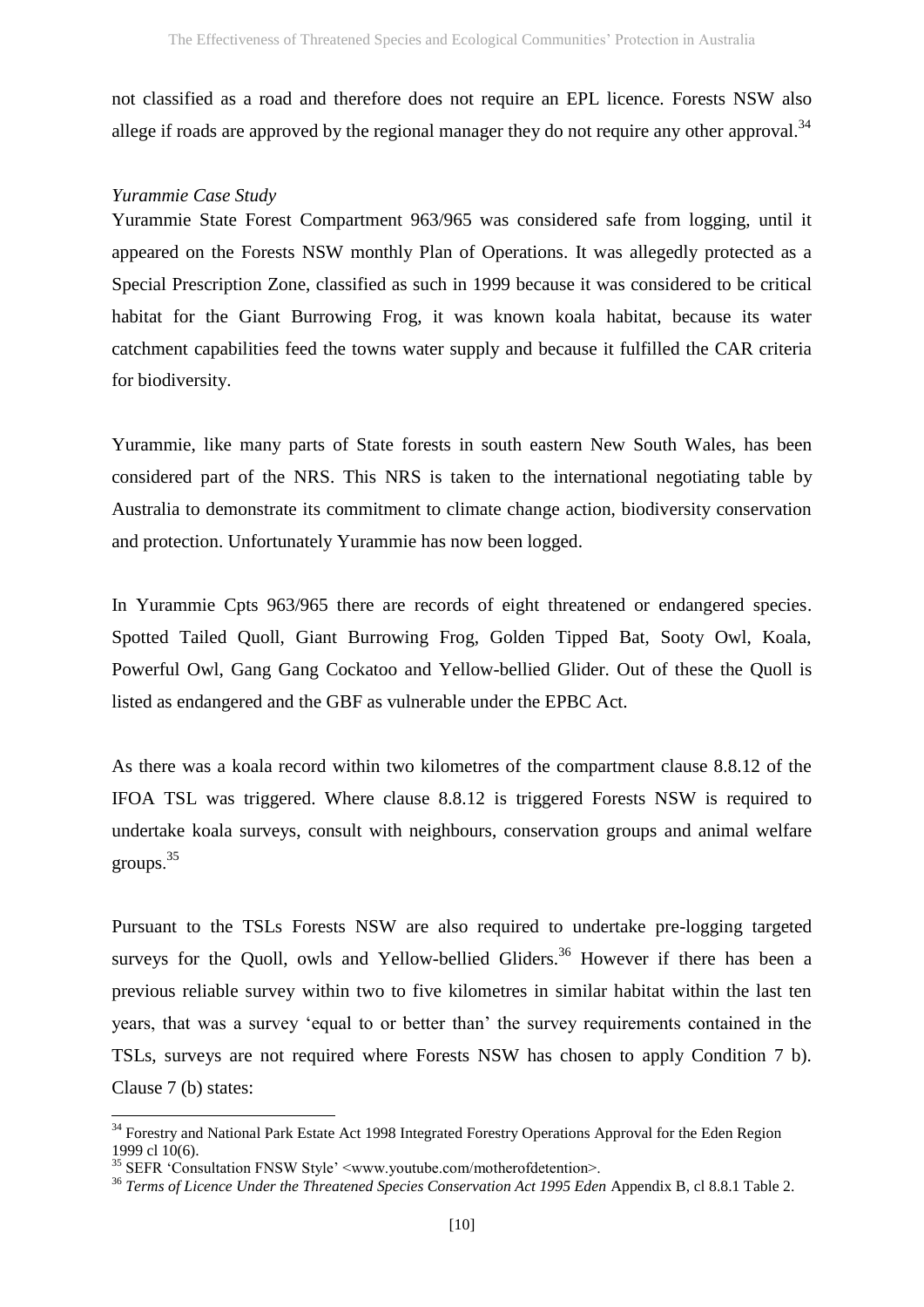b) Pre-logging and pre-roading surveys are not required for the following species where SFNSW choose to implement the species' prescription, as detailed below.

In many instances Forests NSW chose to apply cl 7(b) for those species, including in Yurammie.

Little is known about the habits of the Giant Burrowing Frog ('GBF') even though there has been study on this species.<sup>37</sup> Forests NSW is to prepare, at the end of each calendar year, commencing 2008, a written report on the results and findings of its survey and monitoring program for the GBF, as carried out in that year, and is to give the Department of Environment and Climate Change a copy of that report. However there seems no documentation to substantiate the claim that these reports exist. In fact the GBF is one of the species Forests NSW has had prescriptions amended for. These amendments were on the strength of studies, reports and monitoring that was yet to be done. The prescriptions for the GBF were inadequate, now made more so by removal of clauses due to these amendments. It could be argued that this alone should trigger the precautionary principle.

If this compartment was set aside as a Special Protection Zone and used in previous reporting, both domestically and internationally to prove compliance to climate change treaties and biodiversity conventions then what are the legal implications of revocation, domestically and internationally? Given most threatened or endangered species occur in Southern and Eden State forests and their habitat has, is or will be logged, the continuing erroneousness of allowing State forest 'reserves' to be included in the NRS verges on the corrupt as FMZs. In our view this is in conflict with international obligations.

# **Development and Implementation of Recovery Plans**

**.** 

In the Southern and Eden regions there are 19 compartments active in State forest and 46 PVPs which mainly feed the pulp market. All of these contain threatened and/or endangered species. There are 91 forest dependent species of fauna in the region.<sup>38</sup> Once a species has been listed by the Scientific Committee it triggers numerous obligations for habitat

<sup>37</sup> *Environment East Gippsland Inc v VicForests* [2010] VSC 335, [H3]; Penman T D, Lemckert F L, and Mahony M J, 'Applied Conservation Management of a Threatened Forest Dependent Frog, *Heleioporus australiacus'* (2008) 5 *Endangered Species Research* 45; Office of Environment and Heritage (NSW) 'Giant Burrowing Frog *Heleioporus australiacus:* Environmental Impact Assessment Guideline'*,* National Parks and Wildlife Service (2001)

<sup>&</sup>lt;http://www.threatenedspecies.environment.nsw.gov.au/tsprofile/profile.aspx?id=10398 >.

<sup>&</sup>lt;sup>38</sup> Office of Environment and Heritage (NSW), National Parks and Wildlife Service, Atlas of NSW Wildlife,

<sup>&</sup>lt; [http://wildlifeatlas.nationalparks.nsw.gov.au/wildlifeatlas/watlasSpecies.jsp>](http://wildlifeatlas.nationalparks.nsw.gov.au/wildlifeatlas/watlasSpecies.jsp) viewed 19 July 2010.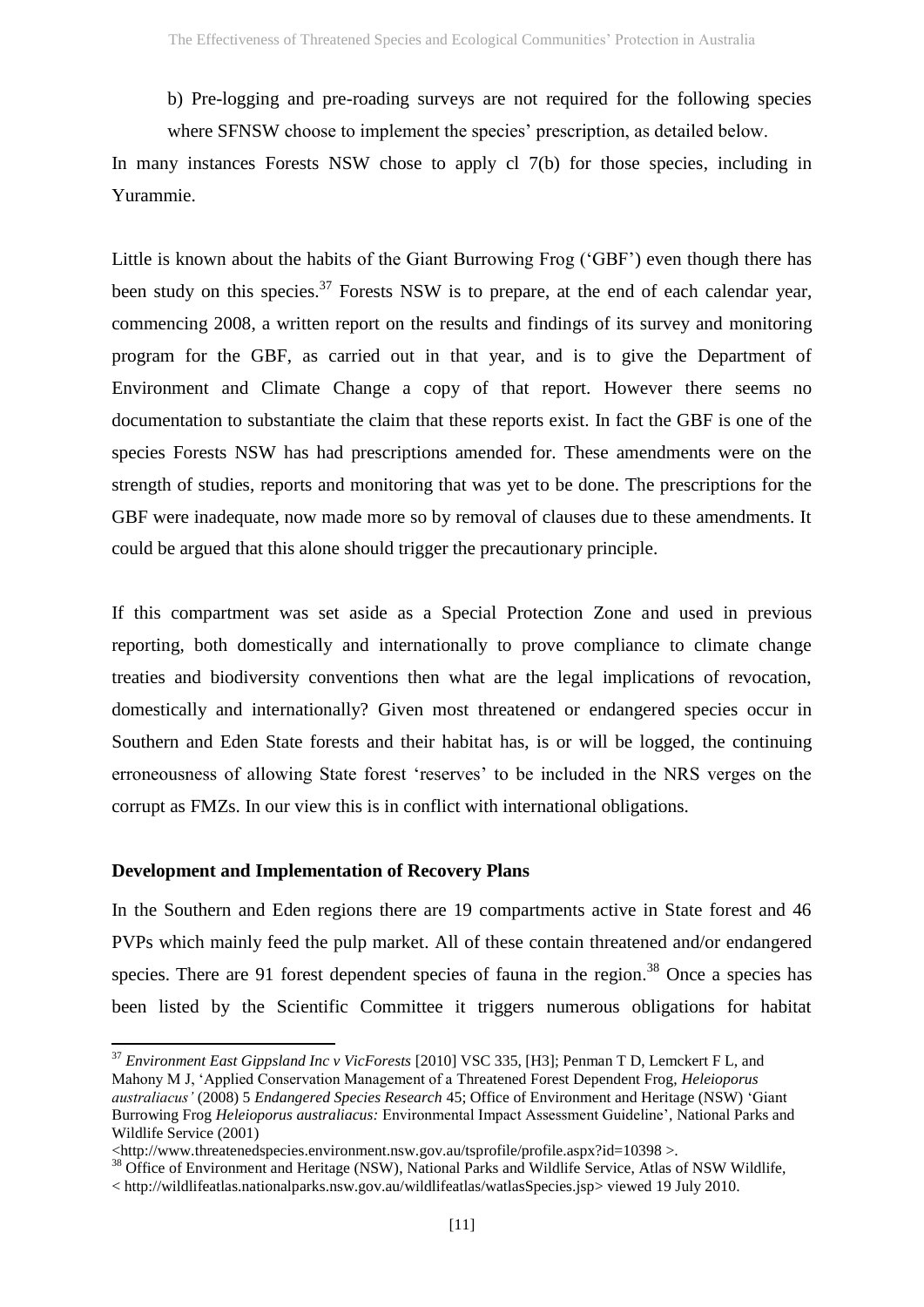conservation.<sup>39</sup> Thousands of dollars have been spent both State and Federally on each species recovery plan and threat abatement plan, yet despite this, and there being a plethora of legislation and regulations to conserve biodiversity, native forestry operations are exempt.

Scientists advocate an approach to conservation based on maintaining ecosystem structure and function, and therefore ultimately protecting more species.<sup>40</sup> Protecting species and diversity enhances ecosystem resilience therefore species are able to maintain their functions and processes.

The object of IFOAs are stated at s 25 of the FNPE Act as 'for the protection of the environment and for threatened species conservation<sup>'.41</sup>

The Scientific Committee's main recommendations to protect hollow-dependent species were to establish appropriate recruitment tree ratios as part of the PNF Code under the NV Act, and adopt appropriate policies for recruitment tree ratios with a stipulated minimum retention density in areas of State forestry operations.<sup>42</sup>

Both of these strategies for different land tenures are given High priority, both of these strategies have not been implemented. Given that generally eucalypts form hollows after about 120 years of age a sustainable rotation age would be one that allows forest values to regenerate.<sup>43</sup> Reducing forests to a flat rate of 5 or less hollow bearing trees per hectare from an optimum of 27-37 hollow bearing trees per hectare puts at risk expectations that future generations will see fauna such as the Greater Glider in the wild.

Prescriptions for threatened species and habitat conservation in IFOAs and the PNF code are grossly inadequate. Further neither a FOP or Harvest Plan can be classed as a species impact

<sup>39</sup> *Convention on Biological Diversity*, opened for signature 5 June 1992, [1993] ATS 32 (entry into force generally and for Australia 29 December); *Environment Protection Biodiversity and Conservation Act 1999*  (Cth); *Environment Planning and Assessment Act 1979* (NSW); *Protection of Environment Operations Act 1997* (NSW); *Threatened Species and Conservation Act 1995* (NSW); *National Parks and Wildlife Act 1974* (NSW). <sup>40</sup> McIntyre S, Barrett G, Kitching R, and Recher H, 'Species Triage - Seeing Beyond Wounded Rhinos' (1992)

<sup>6 (4)</sup> *Conservation Biology* 604, 606; Walker B, 'Conserving Biodiversity Through Ecosystem Resilience' (1995) 9 (4) *Conservation Biology* 747.

<sup>41</sup> *Forestry and National Park Estate Act 1998* (NSW) s 25.

<sup>42</sup> *Threatened Species Conservation Act 1995* (NSW) Sch 3 s8, *Loss of Hollow Bearing Trees Key Threatening Process*; Office of Environment and Heritage

[<sup>&</sup>lt;http://www.environment.nsw.gov.au/determinations/LossOfHollowTreesKtp.htm](http://www.environment.nsw.gov.au/determinations/LossOfHollowTreesKtp.htm) >.

<sup>&</sup>lt;sup>43</sup> Crane M J, Montague-Drake R M, Cunningham R B, and Lindenmayer D B, 'The Characteristics of Den Trees Used by the Squirrel Glider (*Petaurus norfolcensis*) in Temperate Australian Woodlands' (2008) 35 *Wildlife Research* 663.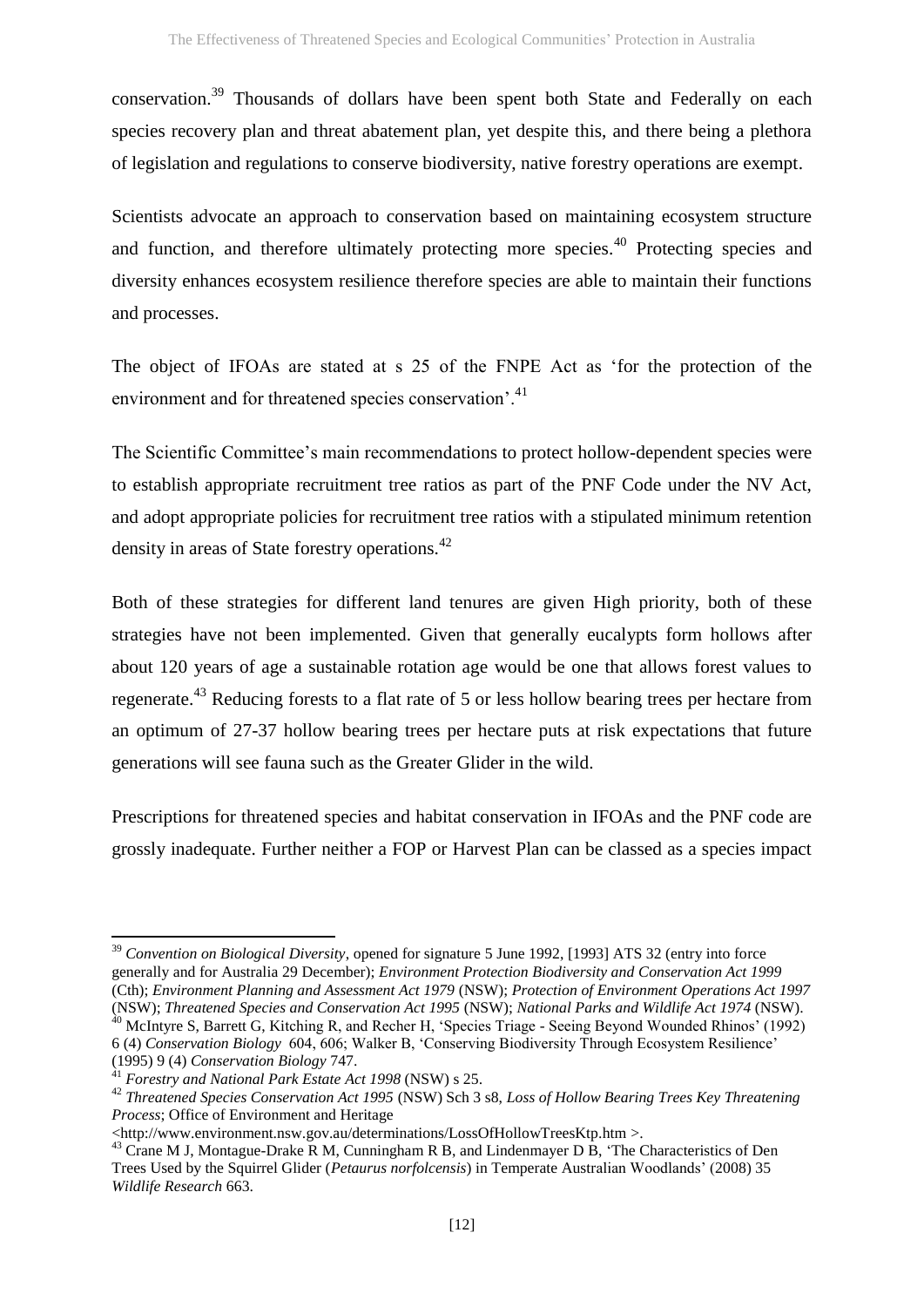statement.<sup>44</sup> It is perfunctory to merely record species. Impacts of logging and post-logging burning on species and their habitat must also be recorded and monitored to ensure due process in achieving conservation objectives.

A comparison with a species recovery plan and threat abatement plan for species and prescriptions contained within the PNF Code and the IFOA TSLs highlights the inadequacy of these prescriptions. The results of this practice is reflected in numbers of threatened and endangered species rising in line with the increase in forests logged.

The NSW Private Native Forestry Code of Practice has been established since 2008 and is currently undergoing review, but no faith is placed in the Code because it is based on a legal fiction in that it provides that if a private logging operator carries out their PNF activities in accordance with the Code then it is deemed to 'maintain or improve' environmental values. However, the PNF operator is not required to do any pre-logging surveys or assessments of biodiversity, unlike in public forest logging operations, so it is unknown what biodiversity is in those private forests prior to an PNF operation occurring.

The regulators misconception of implementation of TSLs prescriptions has ensured that many breaches of licence conditions which have destroyed habitat have gone unpunished. Furthermore FNSW have recommended to DECCW that many prescriptions be nullified. For example the original Eden TSL cl 6.6 Southern Brown Bandicoot *Isoodon Obesulus* provided that 'An exclusion zone of at least 200 hectares must be implemented around each record of the species'. However the amended Eden TSL now has very small buffer zone as evidenced by Nadgee Cpt 62 harvest plan. The SBB is an EPBCA listed endangered species. The amendment was on the proviso of a monitoring survey, however there seems no record of this survey. There is a 2007 species management plan and 2008 and 2009 monitoring reports but no further monitoring reports, nor a review.

For NSW Threat abatement plans (TAPs) have been finalised for the following three key threatening processes:

**<sup>.</sup>** <sup>44</sup> *South East Forests Conservation Council Inc v Director-General National Parks and Wildlife and State Forests of NSW* [1993] NSWLEC 194, Deputy Director (Policy and Wildlife) Mr David Papps.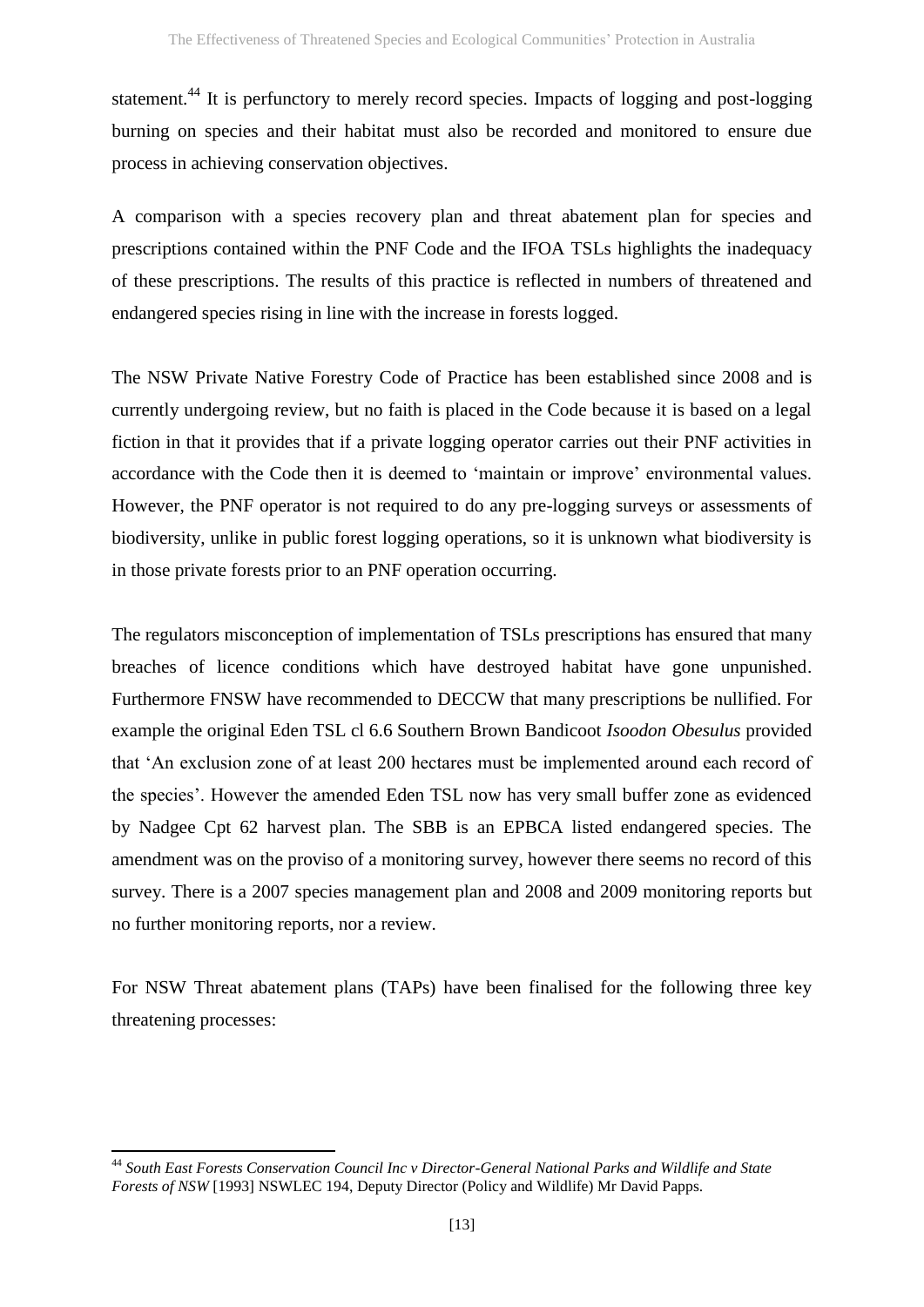| <b>Bitou bush and boneseed</b>                           | This plan aims to reduce the impacts of        |
|----------------------------------------------------------|------------------------------------------------|
|                                                          | bitou bush and boneseed on threatened          |
|                                                          | species, populations and<br>ecological         |
|                                                          | communities.                                   |
| <b>Predation by the red fox</b> ( <i>Vulpes vulpes</i> ) | This plan outlines the impacts of foxes on     |
|                                                          | animals<br>native<br>and<br>sets<br>the<br>out |
|                                                          | management actions that are necessary to       |
|                                                          | abate this threat.                             |
| <b>Gambusia</b><br><b>Predation</b><br>holbrooki<br>by   | This plan outlines the impacts of the          |
| (plague minnow)                                          | introduced fish Gambusia holbrooki on          |
|                                                          | native animals, particularly threatened        |
|                                                          | frogs, and sets out the management actions     |
|                                                          | that are necessary to abate this threat.       |
|                                                          |                                                |

Other pest and weed plans relevant are: *National plan to protect environmental assets from lantana*, and *Biodiversity priorities for widespread weeds.* There are currently 36 key threatening processes listed under the *Threatened Species Conservation Act 1995* (NSW).

A Statement of Intent (SOI) is similar to a Threat Abatement Plan in that it details a threat abatement strategy for a threat that has been listed under the Threatened Species Conservation Act as a key threatening process. It is not, however, a statutory document.

Although an SOI generally focuses on the Office of Environment and Heritage's (OEH) area of responsibility, successful threat abatement relies on an integrated and collaborative approach involving other public authorities, organisations and the community. SOIs identify a number of actions that OEH will implement to manage the threat. These actions fall into one of the Threat Abatement Strategies identified in the Priorities Action Statement. The following SOIs have been prepared:

- Infection of native plants by *Phytophthora cinnamomi*
- Infection of frogs by amphibian *chytrid* causing the disease *chytridiomycosis*
- Priorities for Biodiversity Adaptation to Climate Change

The present protected area network was not designed specifically to accommodate climate change, and the present biodiversity values of the protected area system may not all survive under different climatic conditions. Conservation planning at the landscape scale could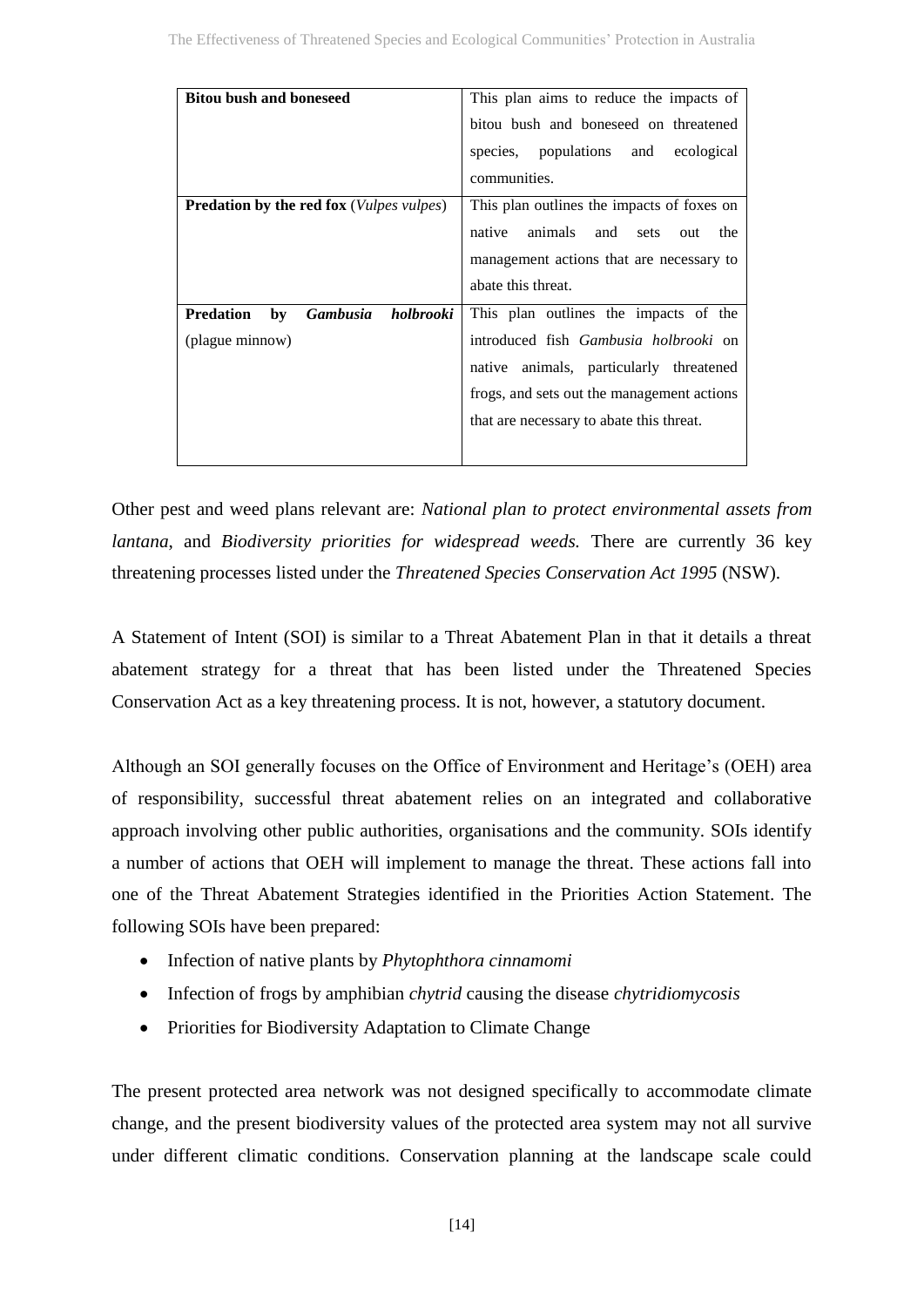provide opportunities for species to respond to future climate change and the Threat Abatement Plan could address modifications to the present protected area network to account for climate change.

# **Logging Endangered Ecological Communities**

The erroneous statement that broad scale land clearing can in any way be improving environmental outcomes, particularly in the context of logging endangered ecological communities ('EECs'), is indicative of the whole native forest logging industry publicity spin. If the point of listing a community is that it is endangered then to allow logging in endangered ecological communities seems in complete conflict with everything known about biodiversity, climate change and the link to forest degradation. It is also in tension with other legislative instruments.

For example the Guidelines breach the EPBC Act by opening up federally listed EECs for logging in areas both inside and outside RFA regions. Logging can occur in endangered ecological communities as part of an approved 'Ecological Harvesting Plan' if approved by OEH. 45

Commercial logging does not 'maintain or improve' the environment under any circumstances, it is a recognised threat to the environment. This erroneous assumption would hold if 'environmental outcomes' are furthering species to extinction and increasing degradation of native forest.

Logging under so called Ecological Harvest Plans will not improve forest structure of the Endangered Ecological Community, particularly when it is 80% of the total EEC. This is more Forests NSW spin on an already flawed piece of delegated legislation. The Guideline refers to 'thinning' operations, but there is already a 'thinning' pathway under Property Vegetation Plans ('PVPs'). In the Southern and Eden regions the term 'thinning' is synonymous for clear-felling or patch clear-felling.

1

<sup>&</sup>lt;sup>45</sup> Private Native Forestry Code of Practice for Southern NSW 2008, cl 4 Table C.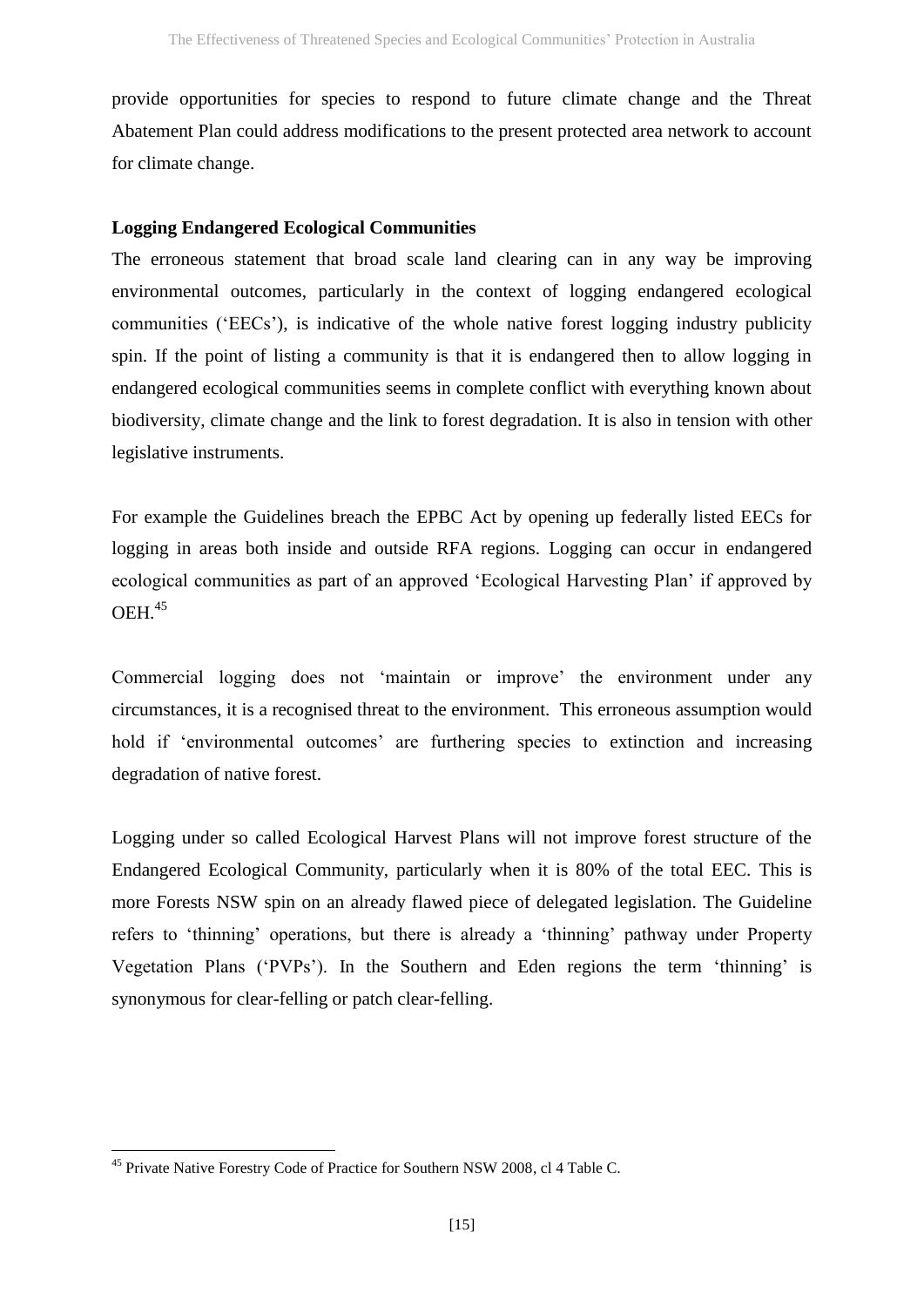#### **Management of Critical Habitat Across All Land Tenures**

There is not enough habitat recognized as critical in NSW. There are four critical habitat declarations and three recommendations pending.<sup>46</sup>

All known extant areas of the Wollemi Pine and the surrounding habitat in the catchment were declared as critical habitat. This represents some 5,000 ha of the 500,000 ha Wollemi National Park, that is 1% of the Wollemi National Park. For the snail, Stotts Island, which is approximately 165 ha in area was declared a Nature Reserve under the NPW Act on 25 June 1971.

#### **Results of Auditing**

Observations from on-ground monitoring provide that the habitat to recruitment ratio is still one to one, the regrowth zone is weaker, because only the hollow-bearing trees present, up to a maximum of ten per two hectares, are retained. If ten are not present then consequently less recruitment trees are retained. There are no stipulations in any harvest plans to retain previously retained trees and rotation times have shortened.

There is no available ESFM data on the marking up of retention trees, both habitat and recruitment trees, and consequently many trees that had been retained have now been logged. Indeed currently there is no available data on past history of retention trees and their location thus previously retained trees are constantly available for logging.<sup>47</sup>

We see on-ground that habitat and recruitment tree selection by Forests NSW is getting more parlous by the year. Many suppressed recruitment and very small habitat trees, often with no visible hollows, are always found when auditing logged areas, though strangely the stumps are invariably of the largest size class. The sliding scale idea was put in place in Eden yet the solid data on exact amounts of each habitat class that has been logged since 1999 seems nonexistent and the volume of 'high class habitat' is not reported on.

### **Recent State Developments**

**.** 

Under National Parks management threatened species and endangered ecological

<sup>&</sup>lt;sup>46</sup> Office of Environment and Heritage (NSW), Critical Habitat Register

<sup>&</sup>lt;http://www.environment.nsw.gov.au/criticalhabitat/CriticalHabitatProtectionByDoctype.htm>.

<sup>47</sup> Gibbons P, Lindenmayer D B, Barry S C, Tanton M T, 'The Effects of Slash Burning on the Mortality and Collapse of Trees Retained on Logged Sites in South-Eastern Australia' (2000) 139 *Forest Ecology and Management* 51.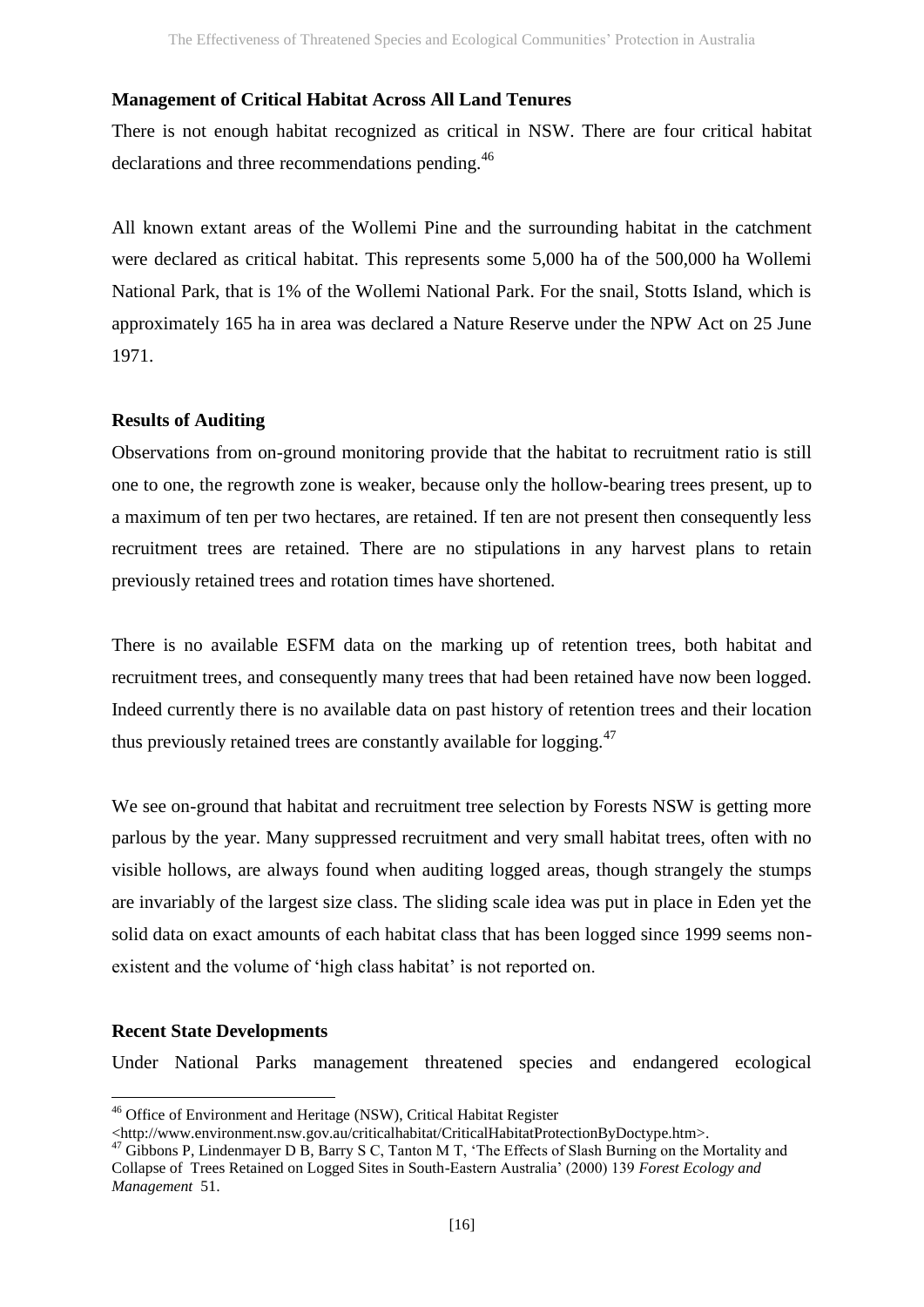communities have withstood the least harm. Though in NSW matters are sliding with the introduction of hunting and horse riding into Reserve lands. Further the logging and woodchipping faction is agitating through other inquiries to open up National Parks for logging under the 'ecological thinning' pretext.

With the recently passed *Forestry Act 2012* state forests will now be managed by the Forestry Corporation. The regulations are yet to be made public. The bill removed the statutory obligation for Forest NSW to preserve and enhance the state's forest resources, instead decentralisation, economic efficiency and profit making are now given equal weight along with compliance with the principles of ecologically sustainable development ('ESD'). Under this legislation, entire state forests could be managed for private profit.

# **EPBC ACT AND RFAS**

In 1999 the Commonwealth formally abdicated its responsibilities for protection of state native forests in IFOA areas with enactment of the *Environment Protection Conservation and Biodiversity Act 1999* (Cth) ("EPBC Act"). Under this Act at Part 4 the Commonwealth refrains from exercising its environmental legislative powers for the duration of RFAs, which is until 2023. Commercial forestry operations that fall under these RFAs were made exempt from the EPBC Act on the basis that environmental assessments had been undertaken, and environmental considerations were contained in RFAs.

However while some assessments were carried out, in many instances there was no assessment of impacts of logging on the environment. There was no assessment on the impacts of logging on climate change, and no consideration of changing technologies or methods of logging, for example the common use now of mechanical harvesters, cable logging and methods such as Australian Group Selection ('AGS').<sup>48</sup> This lack of environmental impact assessment gives rise to questions on whether the Part 4 exemptions may be considered inconsistent with obligations under domestic legislation and recommendations of experts. The exemptions also give rise to questions on what environmental outcomes was the Commonwealth hoping to achieve and what were the objectives of the exemptions.

**<sup>.</sup>** <sup>48</sup> Mackey B, 'Regional Forest Agreements - Business as Usual in the Southern Region?' (1999) 43 *National Parks Journal* 6; Southern Region Forest Agreement 2002 (NSW) cl 2.4.5.4.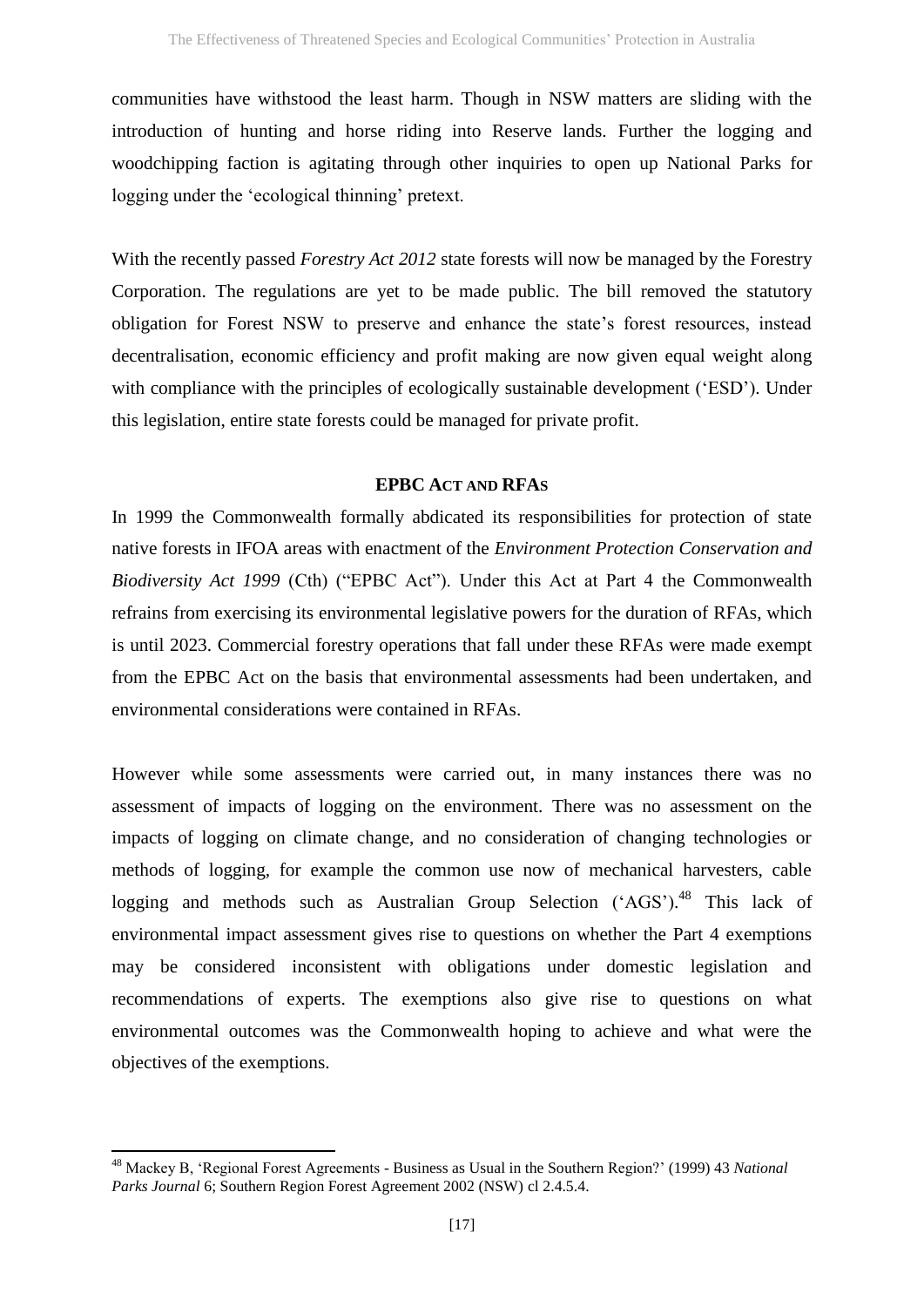It is stated that the greatest threats to Australia's biodiversity are caused by broad-scale land clearing and forestry operations including fire management practices. Further there are clear links between climate change, deforestation and forest degradation,<sup>49</sup> yet forestry practices continue to remain exempt from the EPBC Act and other state legislation in these RFA areas.<sup>50</sup>

The Oceania Report 2009 provides:

Loss and degradation of habitat is the largest single threat to land species, including 80 percent of threatened species. $51$ 

# The UN State of World Forests Report provides:

The area of primary forests decreased in all Asia and Pacific subregions in the last decade, despite the fact that the area designated for conservation of biodiversity increased in the same period. $52$ 

In countries where land degradation and deforestation rates have fallen this outcome has mainly been achieved because those countries have little forests left.<sup>53</sup>

<sup>49</sup> Stern N, *Stern Review on the Economics of Climate Change: Emissions from the Land-use Change and Forestry Sector*, Cambridge University Press, 2006 (online),

<sup>&</sup>lt;http://webarchive.nationalarchives.gov.uk/+/http:/www.hm-

treasury.gov.uk/independent\_reviews/stern\_review\_economics\_climate\_change/stern\_review\_report.cfm>; Cf *The Critical Decade: Climate science, Risks and Responses*, (Climate Commission Secretariat, Department of Climate Change and Energy Efficiency, 2011) ('the Garnaut Report') (online)

<sup>&</sup>lt;http://www.garnautreview.org.au/update-2011/update-papers/up4-transforming-rural-land-use.pdf>.

<sup>50</sup> Commonwealth, *National Strategy for the Conservation of Australia's Biological Diversity* (1996).

<sup>&</sup>lt;sup>51</sup> Kingsford R T, Watson J E M, Lundquist C J, Venter O, Hughes L, Johnston E L, Therton J A, Gawel M,

Keith D A, Mackey B G, Morley C, Possingham H P, Raynor B, Recher H F, and Wilson K A, 'Major Conservation Policy Issues for Biodiversity in Oceania' (2009) *InterScience* 834.

<sup>52</sup> *State of the World's Forests*, above n [4.](#page-2-0)

<sup>53</sup> Ibid; *Convention on Biological Diversity* (Rio de Janeiro, 5 June 1992), [1993] ATS 32 (entry into force generally and for Australia: 29 December 1993; UN Economic and Social Development Division for Sustainable Development, *Agenda 21*, Ch 11, 12,13 and 15, (agreed in 1992)(online)

<sup>&</sup>lt;http://www.un.org/esa/dsd/agenda21/>; Millennium Development Goals (established in 2000); The Bali Ministerial Declarations on Forest Law Enforcement and Governance, (agreed in 2002); the Yaoundé Ministerial Declarations on Forest Law Enforcement and Governance (2003); The Final Statement on 'Forests, Source of Life', (made at the XII World Forestry Congress, in Quebec City, Canada, 2003); *ASEAN Agreement on the Conservation of Nature and Natural Resources*, July 9 1985;*United Nations Framework Convention on Climate Change* (New York, 9 May 1992), (entry into force generally and for Australia: 21 March 1994) [1994] ATS 2, ('UNFCCC'); *Kyoto Protocol To The United Nations Framework Convention On Climate Change,* opened for signature 11 December 1997, signed for Australia 24 April 1998, [2008] ATS 2, (entered into force generally 16 February 2005, entered into force for Australia 11 March 2008); *Convention for the Protection of the Natural Resources and Environment of the South Pacific*, opened for signature Nov 24, 1986, [1990] ATS 31 (entered into force Aug 22, 1990) ("SREP Convention").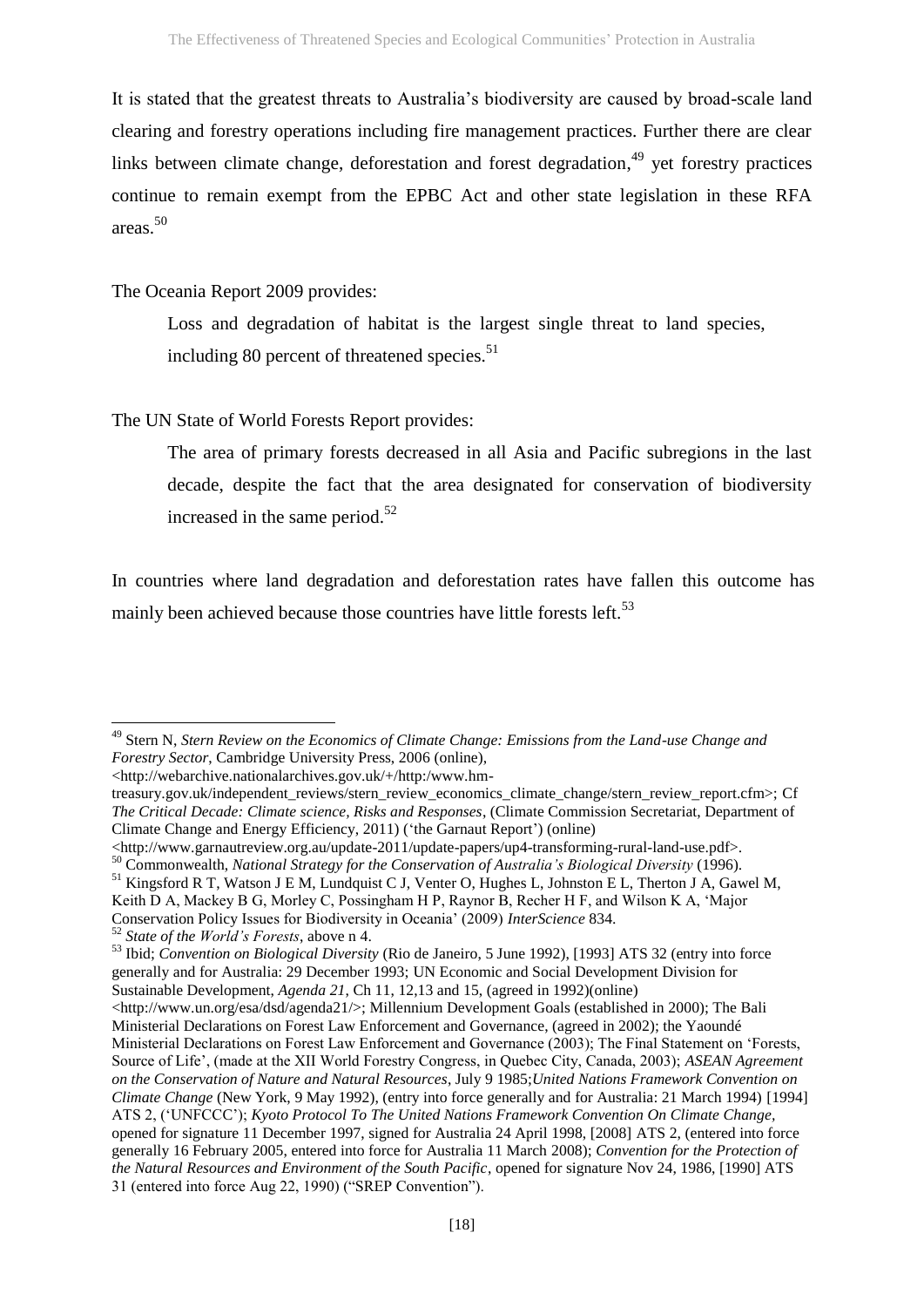# **Regulation**

Effective regulation of forestry activities is vital to ensure protection of biodiversity. Survival of ecosystems and biodiversity depends upon both State and Commonwealth governments using their powers to regulate to their fullest capacity.

The state governments are primarily responsible for regulating operations of their state-run agency. In NSW this currently falls under the *Forestry and National Park Estate Act 1998* and Integrated Forestry Operations Approvals ('IFOAs') through the Office of Environment and Heritage ('OEH'). IFOAs are the subordinate regulation to the *Forestry and National Park Estate Act 1998* (NSW) however the *Forestry Act 2012* once proclaimed will be responsible for the IFOAs. There is a specialised regulation unit for forestry, the OEH Environment Protection Agency Crown Forestry Unit.

The Commonwealth government also has a role. The Department of Sustainability, Environment, Water, Heritage, People and Communities ('DSEWPAC') has a compliance and enforcement unit. If forestry breaches affect matters of national significance ('NES') then a formal complaint can be made to the compliance unit, particularly if the breach falls outside the Part 4 exemption.

When the 1998 legislation was introduced the assurances given were that:

Agencies which currently have enforcement and compliance powers will continue to have those powers and continue to use them to ensure that the licences are adhered  $\mathrm{to}$ .  $54$ 

<span id="page-18-0"></span>Despite acknowledged breaches, there has been one prosecution by the NSW government in the Southern Region since the EPBC Act was introduced, <sup>55</sup> and none actually under the EPBC Act. $56$ 

The EPBC Act contains provision for offences if there is damage or injury to threatened species or habitat on Commonwealth areas.<sup>57</sup> The EPBC Act provides that it is unlawful to kill or injure, take, harm, trade or move a member of a listed migratory species. The Act also provides for strict liability offences for taking or moving native species if the species is in or

<sup>54</sup> New South Wales, *Parliamentary Hansard*, Legislative Assembly, 12 November 1998, (Yeadon).

<sup>55</sup> Ian Cranwell, DECC EPRG, (2009).

<sup>56</sup> Fisher D E, 'Environmental Planning, Public Enquiries and the Law' (1978) 52 *Australian Law Journal* 13.

<sup>57</sup> *Environment Protection Conservation and Biodiversity Act 1999* (Cth) ss 196, 211-211E, 196B.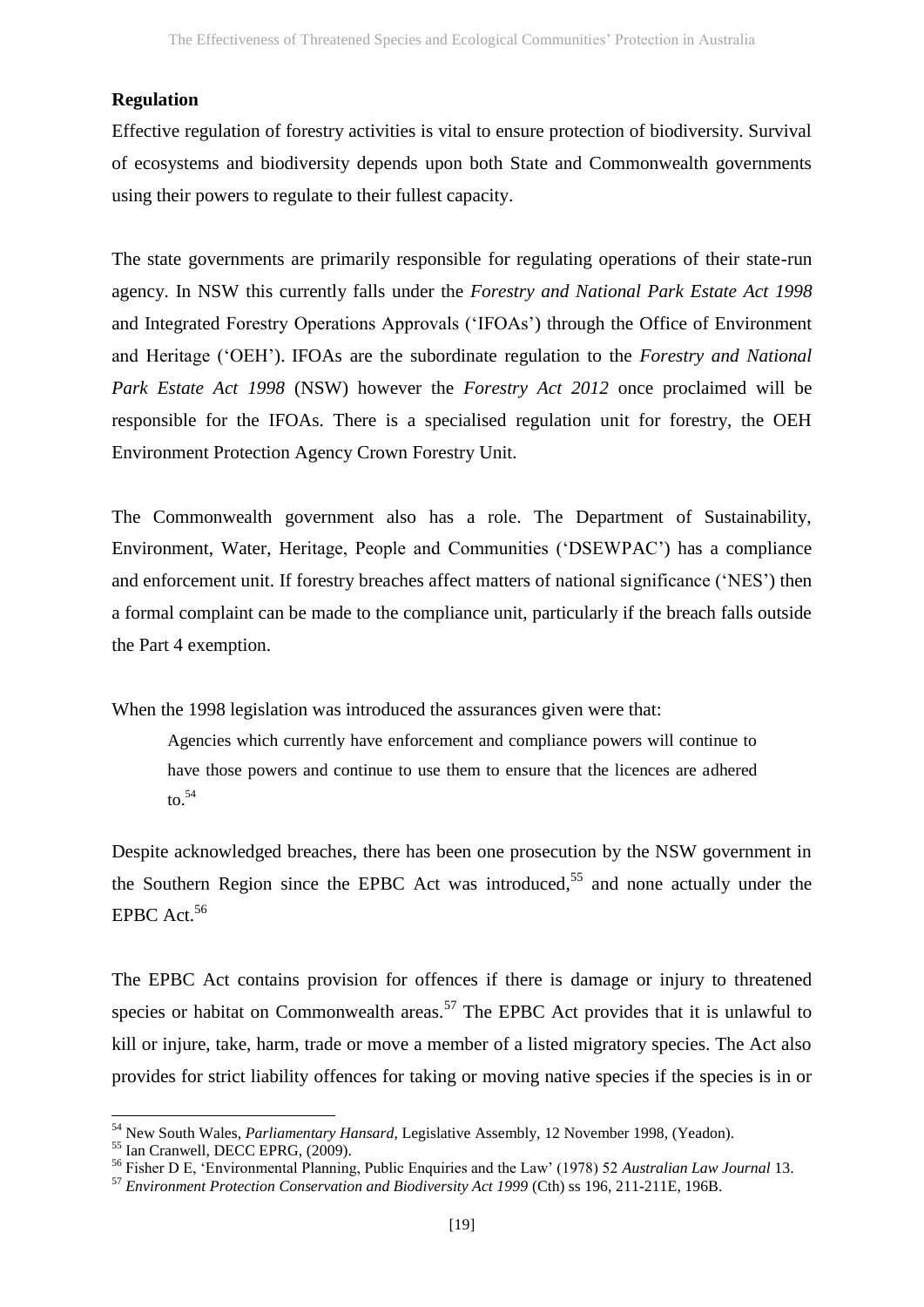on a Commonwealth area.<sup>58</sup> For example at s 207B of the EPBC Act it is provided that it is an offence to damage critical habitat if:

(b) the person knows that the action significantly damages or will significantly damage critical habitat for a listed threatened species … or of a listed threatened ecological community; and

(c) the habitat is in or on a Commonwealth area. $59$ 

However the Act also has provision of defences for offences of the Act and provides that certain actions are not offences. Nevertheless the relevant section for defences available is silent on native forest logging.<sup>60</sup> It could be argued that native forest logging is not an action that is 'taken in a humane manner' and is not 'reasonably necessary to relieve or prevent suffering by a member of a listed threatened species or listed threatened ecological community'. It would be difficult to argue that is an action that is reasonably necessary to prevent a risk to human health; or necessary for the purposes of law enforcement; or an action that is reasonably necessary to deal with an emergency involving a serious threat to human life or property.<sup>61</sup> Therefore, it would follow that these defences are unavailable, as there is not explicit exemption.

State-run logging agencies may argue that breach or damage was an action that occurred as a result of an unavoidable accident,  $62$  nonetheless there is legal definition of the term 'unavoidable'. $^{63}$  State-run agencies could claim they did not know the area was critical habitat and in the alternative if it can be proved that they were in possession of the facts, they may argue that logging or burning is not damaging.<sup>64</sup> However this is an unpersuasive argument.

1

<sup>58</sup> *Environment Protection Conservation and Biodiversity Act 1999* (Cth) ss 196A–196E; *Criminal Code* (Cth) 13.3(3).

<sup>59</sup> Ibid s 207B.

 $60$  Ibid s 197(e)-(f).

 $61$  Ibid s 197(g)-(h).

 $62$  Ibid s197(i); Forests NSW 2009 Southern Region Threatened Species Licence Non-Compliance Register, TSL Condition 4.1(f), released October 2010; see ABC South East (online)

<sup>&</sup>lt;http://www.abc.net.au/news/stories/2011/03/17/3166054.htm?site=southeastnsw>; Broad Left (online) <http://broadleft.net/2011/04/mumbulla-mountain-forest-protesters-exonerated/>; confirmation letter DECCW to SEFR, 7/06/2010.

<sup>&</sup>lt;sup>63</sup> *Damnum fatale* 'not able to be avoided, prevented, or ignored; inevitable' Oxford English Dictionary(online) (Oxford University Press, 2010) <http://www.oed.com/>.

<sup>&</sup>lt;sup>64</sup> R v Hughes and Ors (2011) NSW Local Court Batemans Bay, (Ian Barnes, Lee Blessington, Forests NSW); Letter from Nick Roberts CEO Forests NSW to Peter Graham, DSEWPAC, 30/05/2011, on burning of Koala habitat.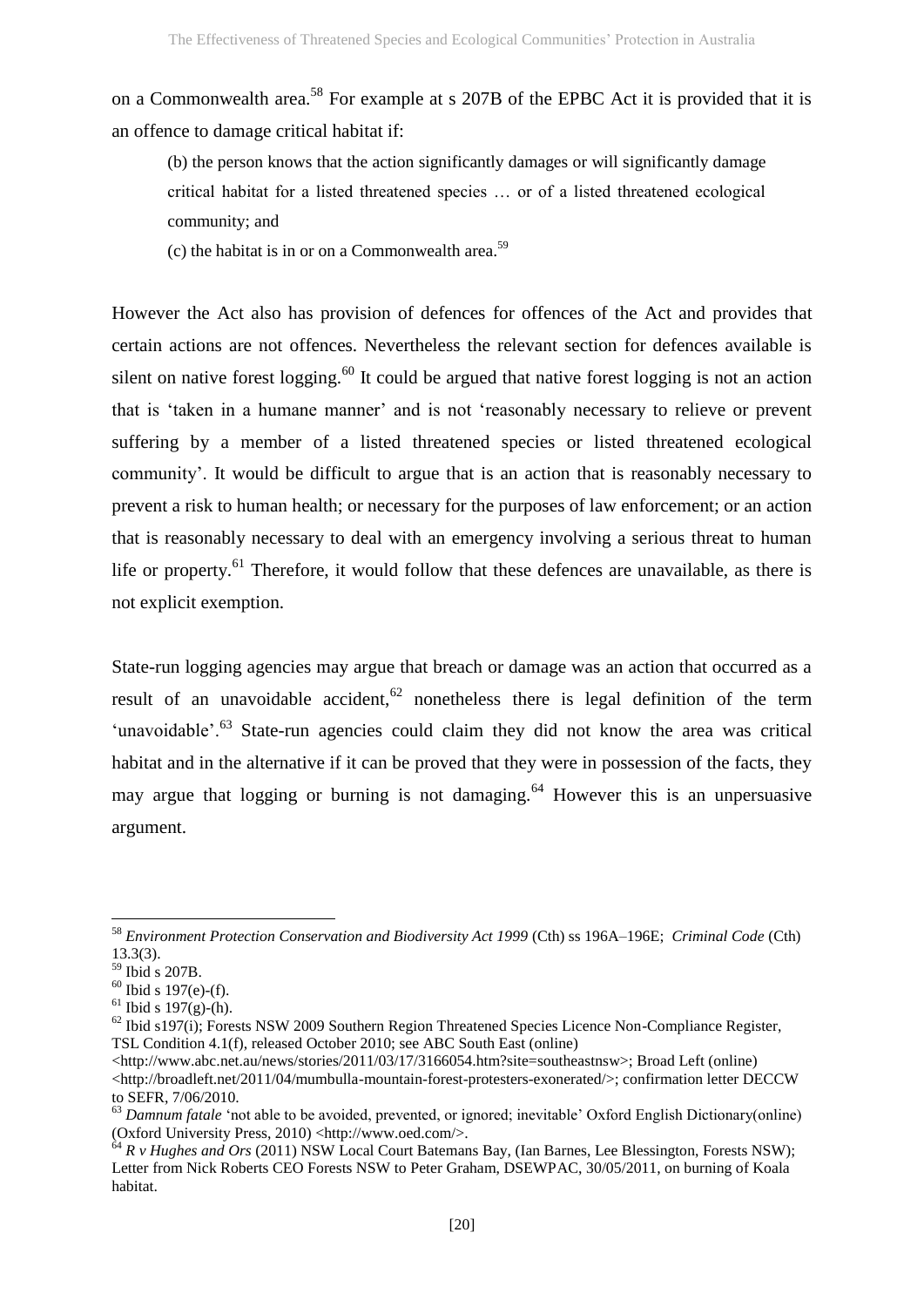#### *Implementation*

1

Effective regulatory systems rely upon enforcement of statutory requirements.<sup>65</sup> If there is minimal enforcement it is trite to state that there is little incentive for compliance.<sup>66</sup> This is borne out by the Independent Review of the EPBC Act's interim report findings on DSEWPAC regulatory response in RFA regions in 2009 which provides:

<span id="page-20-0"></span>DEWHA has been advised by the Australian Government Solicitor that the dispute resolution mechanisms of the RFA must be used in the first instance. This is not sufficient. The Commonwealth should have greater capacity to protect matters of NES under RFAs, or to ensure requisite protection is being provided. $67$ 

The reply a year later from DSEWPAC on matters of NES listed under the EPBC Act being impacted upon by logging and burning should be read in light of the above Hawke report's findings:

The RFAs provide a robust means for governments to work together to meet our respective responsibilities over time… This Department is not able to directly investigate claims of non-compliance with an RFA. However the Department is able to refer matters to the Department of Agriculture, Fisheries and Forestry…The Department has reviewed the evidence you have provided regarding forestry activities…in relation to potential impacts on the Southern Brown Bandicoot, Smoky Mouse, Long-footed Potoroo, Swift Parrot and Tiger Quoll. In this instance it is unlikely that the forestry activities (or alleged failure to conduct surveys prior to forestry) would have had or will have a significant impact on the Smoky Mouse or Long-footed Potoroo.<sup>68</sup>

However there seems no real bar to DSEWPAC investigating forestry activities in RFA areas, particularly if there are matters protected by Part 3 of the EPBC Act in RFA areas which are being impacted upon by state-run forestry activities:

<sup>&</sup>lt;sup>65</sup> Hastings v Brennan and Anor; Tantram v Courtney and Anor (Ruling No 1) [2005] VSC 36; R v Hughes and *Ors* (2011) Batemans Bay Local Court; *R v Flint, Daines and McLean* (2009) 1 December, NSW Local Court Deniliquin; SEFR breaches site (online) <http://www.lisaandtony.com.au/breaches.htm>; NEFA breaches site <http://nefa.org.au/>; combined VIC EEG/ Flora and Fauna Research Collective breaches site (online) <http://www.myenvironment.net.au/index.php/me/Our-work/Breaches>.

<sup>&</sup>lt;sup>66</sup> Macintosh A, 'Why the Environment Protection and Biodiversity Conservation Act's Referral, Assessment and Approval Process is Failing to Achieve its Environmental Objectives' (2004) 21 *Environment and Planning Law Journal* 288.

<sup>67</sup> *The Interim Report of the Independent Review of the Environment Protection and Biodiversity Conservation Act 1999,* Ch 6 Forestry, (online) <http://www.environment.gov.au/epbc/review/publications/pubs/06forestry.pdf>.

<sup>68</sup> DEWHA (NSW) reply to SEFR, Breaches of the EPBC Act, 3/9/2010.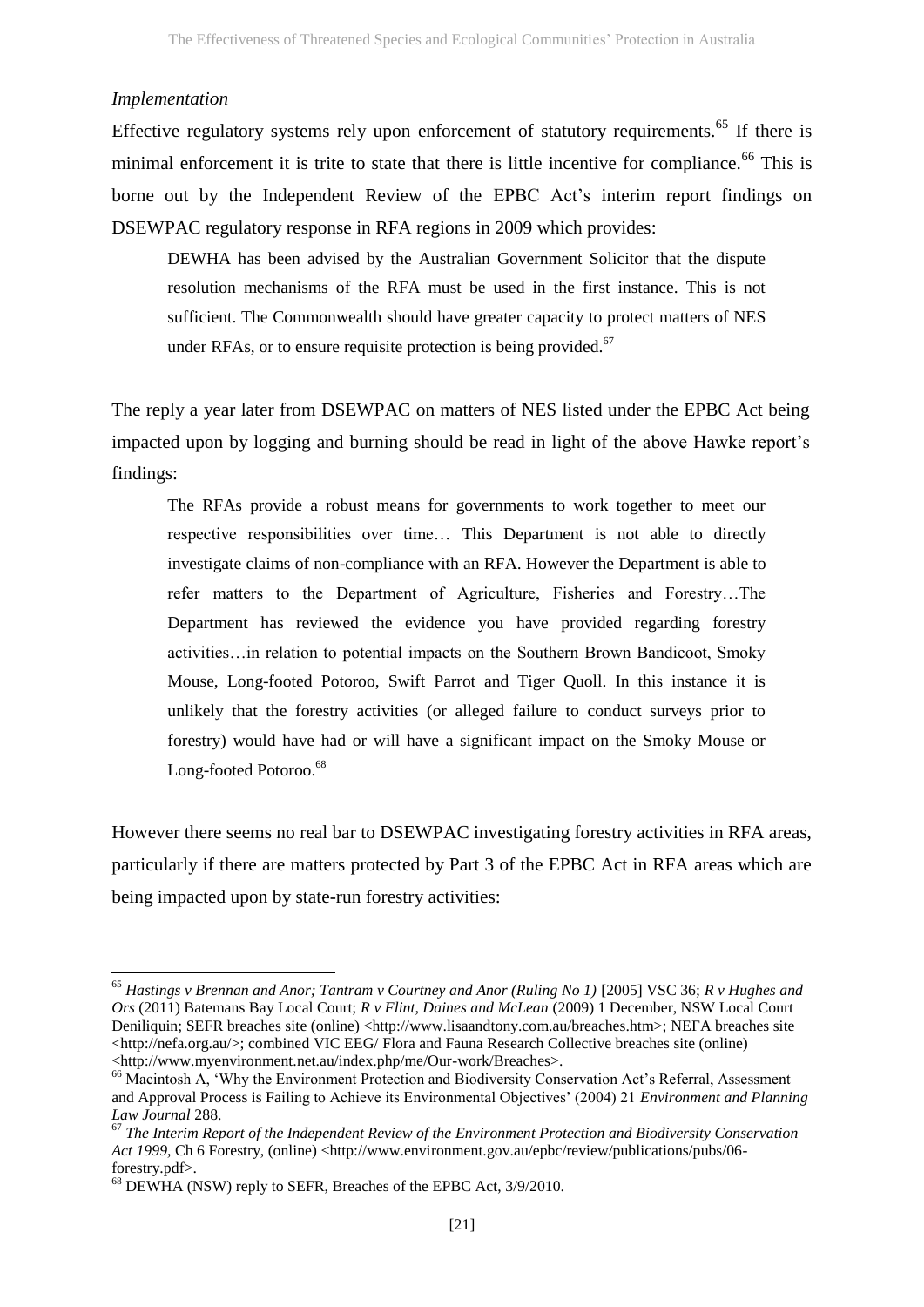The Commonwealth has a particular responsibility in the area of nature conservation in relation to . . . Australia's obligations under international law, including under treaties' Intergovernmental Agreement on the Environment 1992, cl 9(3); 'parties agree to co-operate in fulfilling Australia's commitments under international nature conservation treaties and recognize the Commonwealth's responsibilities in ensuring that those commitments are met.<sup>69</sup>

Notwithstanding DSEWPAC's interpretation of enforcement principles,<sup>70</sup> and conflict with NES Impact Guidelines,<sup>71</sup> an important distinction must be made. In *Brown v Forestry Tasmania* ('the Wielangta decision') Marshall J ruled that as Forestry Tasmania had not complied with the RFA it was not exempt from the EPBC Act.

However State-run forestry agencies have read the exemptions to insinuate that forestry operations are exempt from the whole EPBC Act. Although the RFA provisions of the EPBC Act are often read as if they were an exemption, they have effect in practice as a licence, the terms of which must be complied with. There seems scarce evidence to show DSEWPAC and OEH has ensured maintenance and implementation of existing regulatory controls. This ensuing lack of enforcement and implementation of regulations and statute provisions possibly sends the signal to agencies and their authorised contractors that may give sustenance to this belief.<sup>72</sup> Therefore significance of ss  $38-40$  should not be underestimated.

The Hawke Review considered application of the EPBC Act to forestry and provided that although the RFA provisions of the EPBC Act are often read as if they were exemptions they have effect as a licence, the terms of which must be complied with:

1

<http://www.unep.org/dec/onlinemanual/Enforcement/NationalApproaches/tabid/74/Default.aspx?page=9>; Ayres I, and Braithwaite J, *Responsive Regulation: Transcending the De-regulation Debate*, (Oxford University Press, 1992); Rachel Baird, 'Big Sticks, Carrots and Enforceable Undertakings Under the Environment Protection and Biodiversity Conservation Act 1999' (2011) 28 *Environment and Planning Law Journal* 3; Zada Lipman, 'An Evaluation of Compliance and Enforcement Mechanisms in the Environment Protection and Biodiversity Conservation Act 1999 (Cth) and Their Application by the Commonwealth' (2010) 27 *Environment and Planning Law Journal* 98.

 $69$  Intergovernmental Agreement on the Environment 1992, cl 9(10).

<sup>70</sup> Gunningham N, Grabosky P, and Sinclair D, *Smart Regulation: Designing Environmental Policy*, (Oxford University Press, Melbourne, 1998); United Nations Environment Programme Division of Environmental Law and Conventions, *Online Manual on Compliance with Enforcement of Multilateral Environmental Agreements*, (online)

 $71$  DSEWPAC (Cth), Guidelines for Significant Impact on Matters of NES (online)

<sup>&</sup>lt;http://www.environment.gov.au/epbc/publications/pubs/nes-guidelines.pdf>.

<sup>&</sup>lt;sup>72</sup> Interim Report of the Independent Review of the EPBC Act, above n [67,](#page-20-0) 10.10.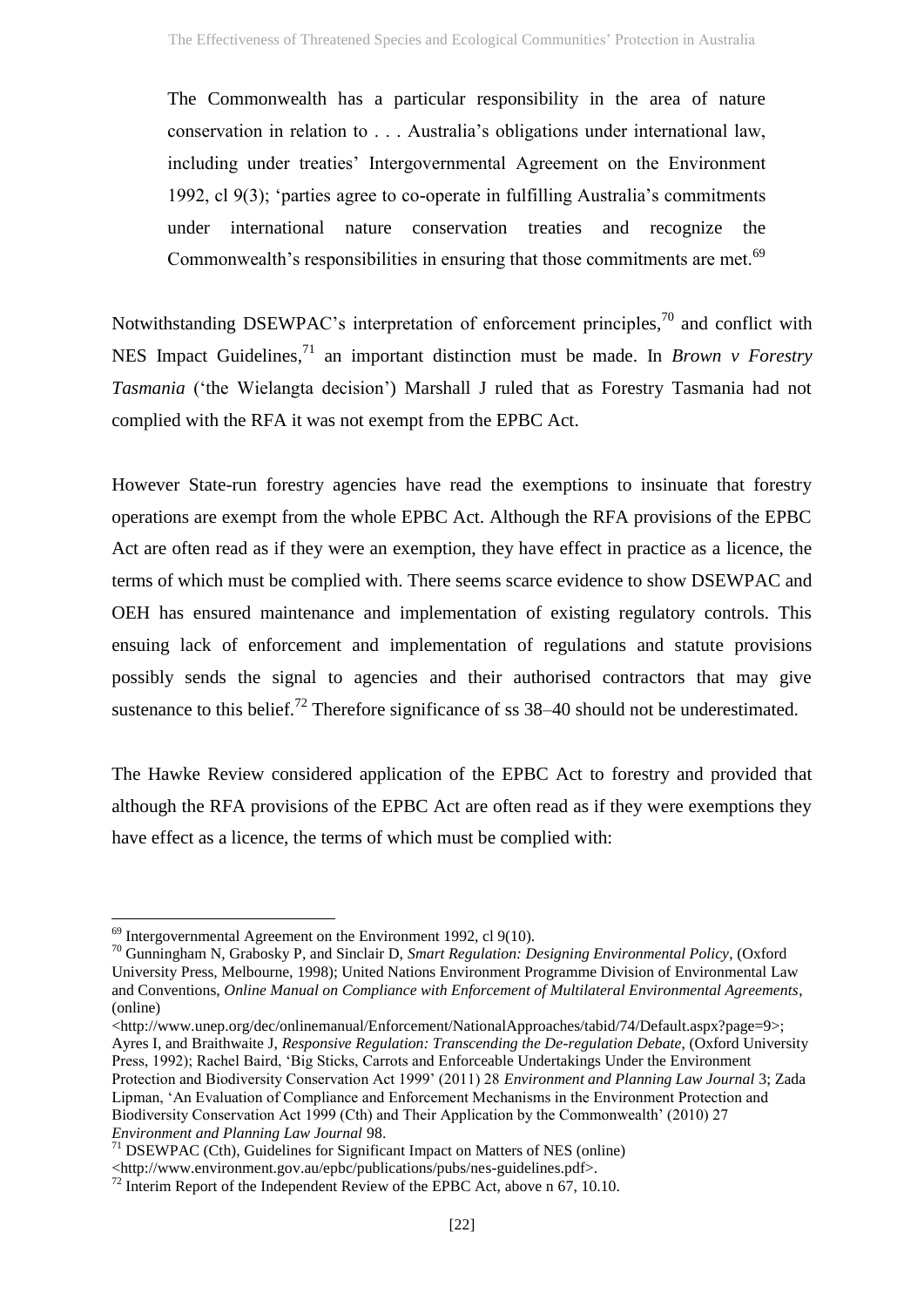the approval has continued to operate irrespective of the extent to which the commitments contained within the agreements have been implemented, particularly in relation to environmental outcomes… The lack of transparency also limits the ability of parties to verify whether core environmental commitments or 'license conditions' of the RFAs are being met.<sup>73</sup>

#### *Sections 38–40*

To understand ss 38–40 an overview of historical jurisdictional issues and the historical context in which these sections were placed in the Act is required. The National Forestry Policy Statement was agreed to by the states and the Commonwealth in 1992.<sup>74</sup> In it were the beginnings of the Commonwealth's official abdication from responsibility over native forests. While seeming 'in response to the *Rio Declaration*' it was in the main following the traditional 'environmental policy' of Australia which stemmed from a cooperative federalism agenda.<sup>75</sup>

Following the NFPS the COAG agreement 1997 laid out policy for the Commonwealth EIA regime. The COAG agreement states the parties:

Agree that the environmental assessment and approval processes relating to matters of national environmental significance should be streamlined with the objectives of: relying on State processes as the preferred means of assessing proposals.<sup>76</sup>

The parties also agreed that there would be no adverse effect to any RFA arrangements already in place.<sup>77</sup> Consequently inserted into the EPBCA as ss  $38-40$ , any logging in RFA areas is not assessed by the Commonwealth or the state to determine if the activity is managed in an ecologically sustainable way. No assessment on the impacts of logging on species or ecosystems is carried out.

1

 $73$  Ibid.

<sup>74</sup> *National Forest Policy Statement: A New Focus For Australia's Forests*, Commonwealth of Australia 1992, 1995.

<sup>75</sup> Fisher D E, 'Environmental Planning, Public Enquiries and the Law' above n [56;](#page-18-0) Fisher D E, 'Considerations, Principles and Objectives in Environmental Management in Australia' (2000) 17 *Environmental Planning and Law Journal 260; Gerry Bates, <i>Environmental Law in Australia*, 7<sup>th</sup> ed, (LexisNexis Butterworths, Australia, 2010) Ch 5, 105; James Crawford, 'The Constitution and the Environment' (1991) 13(1) *Sydney Law Review* 11.

<sup>76</sup> The Council of Australian Government's *Heads of Agreement on Commonwealth and State Roles and Responsibilities for the Environment* (COAG 1997) cl 5.

<sup>77</sup> The Council of Australian Government's *Heads of Agreement on Commonwealth and State Roles and Responsibilities for the Environment* (COAG 1997) cl 10.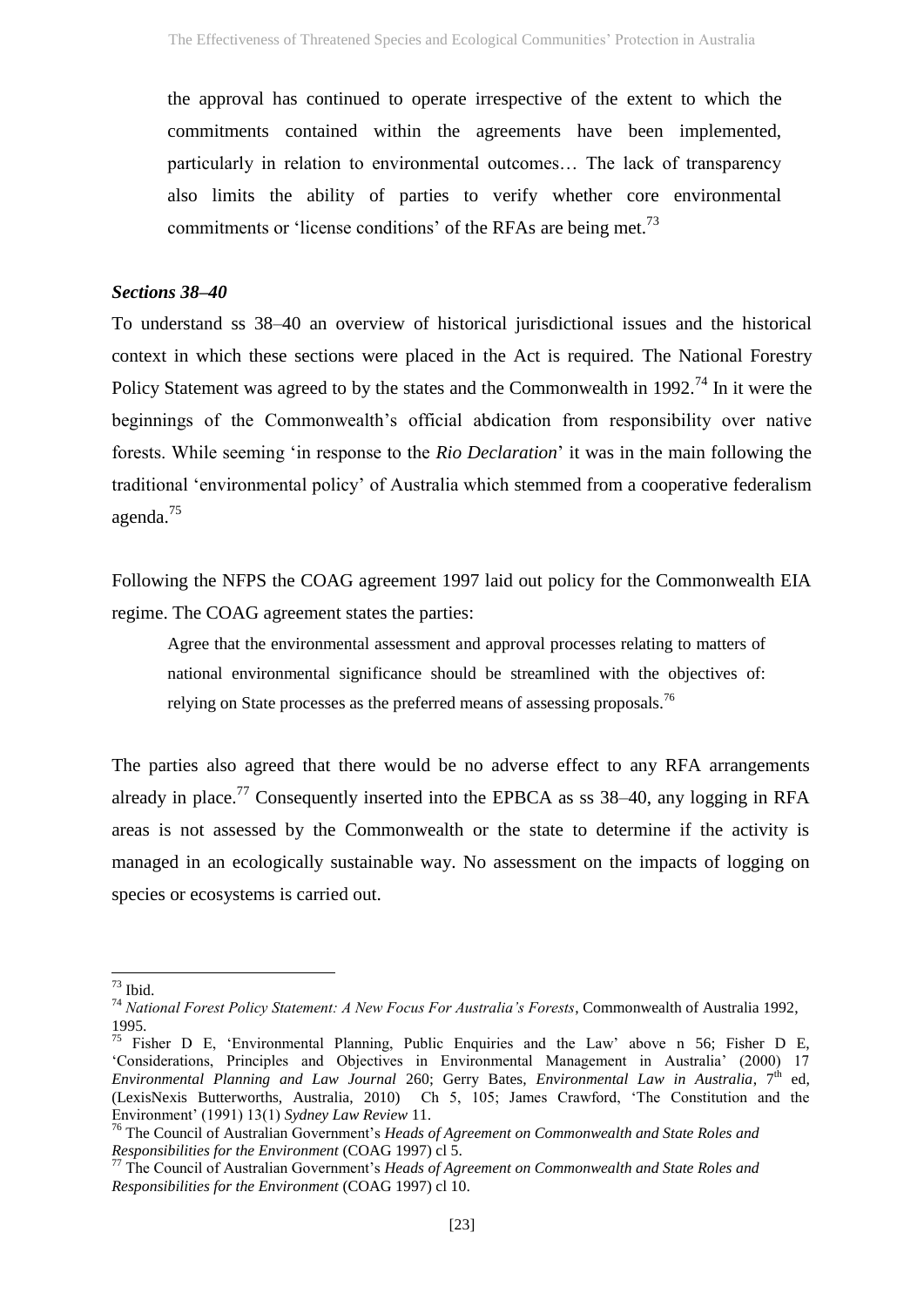When the exemptions were introduced, it was officially stated as being on assumptions that there were, or would be, protective mechanisms in place and exemptions would 'streamline' the process.

The object of this subdivision recognises that in each RFA region a comprehensive assessment is being, or has been, undertaken to address the environmental, economic and social impacts of forestry operations. In particular, environmental assessments are being conducted in accordance with the *Environment Protection (Impact of Proposals) Act 1974*. In each region, interim arrangements for the protection and management of forests are in place pending finalisation of an RFA... The objects of this Act will be met through the RFA process for each region and, accordingly, the Act does not apply to forestry operations in RFA regions.<sup>78</sup>

However concurrently in many areas these protective mechanisms were being eroded. For example while the EPBC Bill was being debated, in NSW the FNPE Act was being enacted that exempted FNSW from all other EIA, protective legislation and third party litigation.<sup>79</sup>

It has been suggested that the legislation exemptions were put in place because the EIA processes were costly, time consuming and became increasingly more difficult for state-run forestry agencies to comply with.<sup>80</sup> However it became apparent that the Commonwealth wanted to disentangle itself from involvement in forests. If assumptions are correct this was a deliberate policy of governments to block legal challenges and give the government complete discretion. It was stated that the exemptions were put in place because of:

The problem that conflict over the use of native forests had established a climate of uncertainty for investors and contributed to community uncertainty that environmental values were being adequately protected. These conflicts stemmed

(1999) 16 *Environment and Planning Law Journal* 2.

1

 $78$  Environment Protection And Biodiversity Conservation Bill 1998: Environment Protection And Biodiversity Conservation Bill Explanatory Memorandum cl 11(16), 12(22), 16(36), cl 18 and 19(47), 20(57), 25(84), 6(90), 28(97) 38(113).

<sup>79</sup> *Forestry and National Park Estate Act 1998* (NSW) s 36 exempts from *Environmental Planning and Assessment Act 1979* (NSW); *Forestry and National Park Estate Act 1998* (NSW) s 37 exempts from *National Parks and Wildlife Act 1974* (NSW) and *Threatened Species Conservation Act 1995* (NSW); *Forestry and National Park Estate Act 1998* (NSW) s 38 *Local Government Act 1993* (NSW); *Forestry and National Park Estate Act 1998* (NSW) s 39 *Wilderness Act 1987*(NSW); *Forestry and National Park Estate Act 1998* (NSW) s 40 also exempts from ss 219, 252 and 253 of the *Protection of the Environment Operations Act 1997* (NSW). <sup>80</sup> Aidan Ricketts and Nicole Rogers 'Third Party Rights in NSW Environmental Legislation: the Backlash'

<sup>80</sup> Ajani J, *The Forest Wars*, (Melbourne University Press, 2007).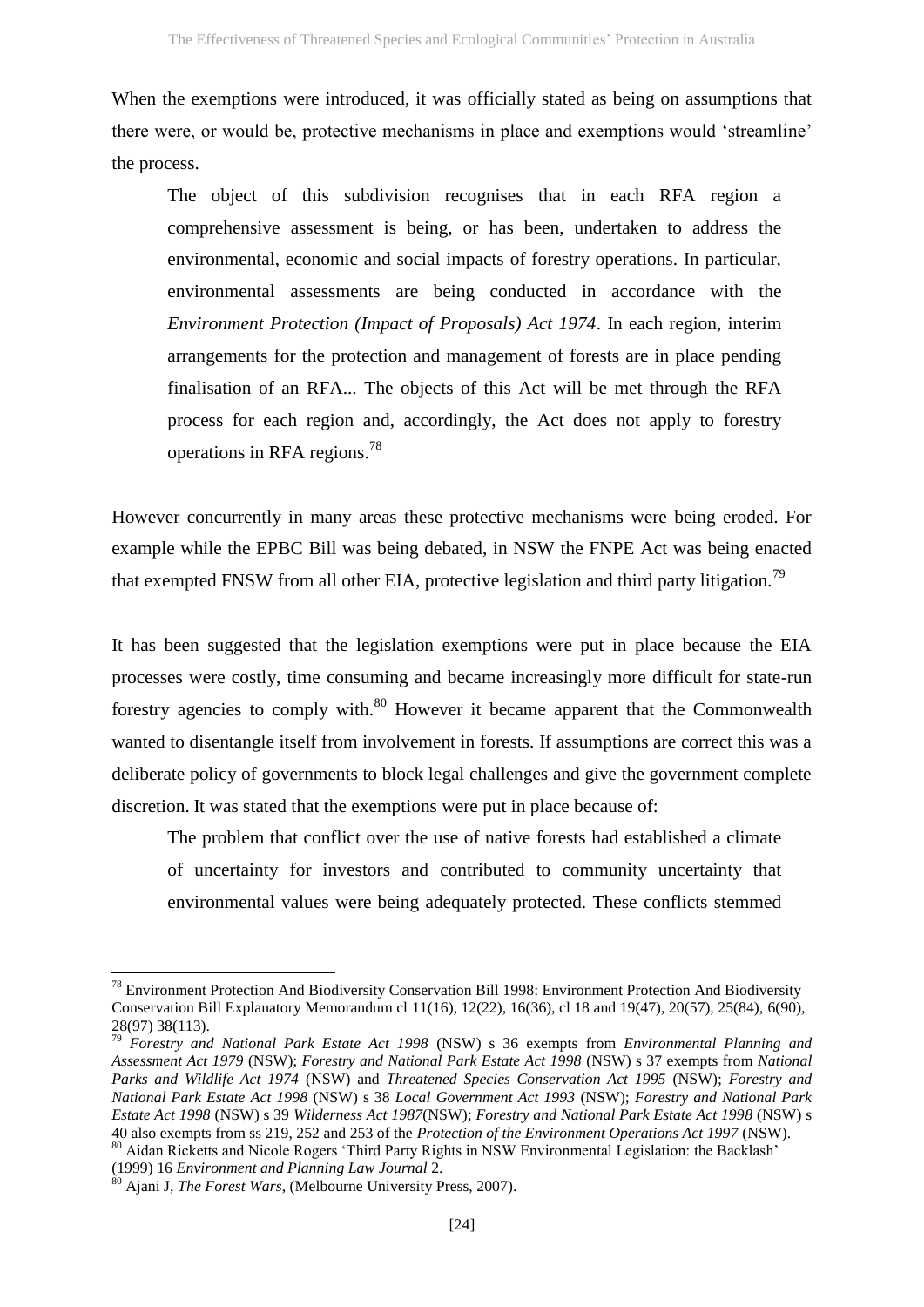mainly from the perception by some that harvest rates were unsustainable.<sup>81</sup>

An indication that this was the case is the reaction of the Commonwealth when the Queensland government announced its refusal to sign the Queensland RFA, and proposed instead a transition to hardwood plantations.  $82$  The Commonwealth Minister for Forestry, Wilson Tuckey, wrote personally to thirty sawmills that would be affected, within three days of the Queensland government's announcement, opposing the plantation proposal, couched in a concern for jobs:  $83$ 

Our fundamental view is that a SE Queensland RFA must provide for a continued, viable native timber industry…[it must fall] within the parameters of …our requirement for real jobs protection and growth.<sup>84</sup>

Unfortunately the Minister was in direct conflict with the QLD Timber Board. The Minister's statement was proved erroneous when more jobs were created as part of the plantation sector proposal than under the status quo of the RFA proposal. Thus legislative exemptions were merely an overlay. As predicted the logging rates have been proved unsustainable and the conflict has remained.

# *RFA Act*

**.** 

Under the *Regional Forest Agreement Act 2002* (Cth) ('RFA Act') RFAs were endorsed by the Commonwealth on the basis that the states had conducted a thorough environmental assessment of their forests. The RFA Act removes RFA areas from the scope of the *Export Control Act 1982* (Cth) and other associated regulations. Operators are not required to obtain a yearly licence to export woodchips and there are no limits on the amount of woodchips which can be removed.

The RFA Act reinforces those provisions of an RFA agreement which require the Commonwealth to compensate a state. $85$  Under an RFA when the Commonwealth takes any action to protect environmental or heritage values in native forests, which prevents or limits

 $81$  Explanatory Memorandum to the Regional Forest Agreement Bill 2002 (1).

<sup>&</sup>lt;sup>82</sup> Brown A J, 'Beyond Public Native Forest Logging: National Forest Policy and Regional Forest Agreements After South East Queensland' (2001) 18(2) *Environment and Planning Law Journal*.

<sup>&</sup>lt;sup>83</sup> Media Release, W Tuckey MP, 'Report does not support QLD RFA proposal' REF AFFA99/130TU, 30 Nov 1999.

<sup>84</sup> *South East Forests Conservation Council Incorporated v Director-General National Parks and Wildlife Service* [1993] NSWLEC 194; NPA media release (online)

<sup>&</sup>lt;http://www.npansw.org.au/index.php?option=com\_content&view=article&id=566:documents-reveal-truthabout-logging-dispute&catid=105:2009&Itemid=486>.

<sup>85</sup> *Regional Forest Agreements Act 2002* (Cth) s 8.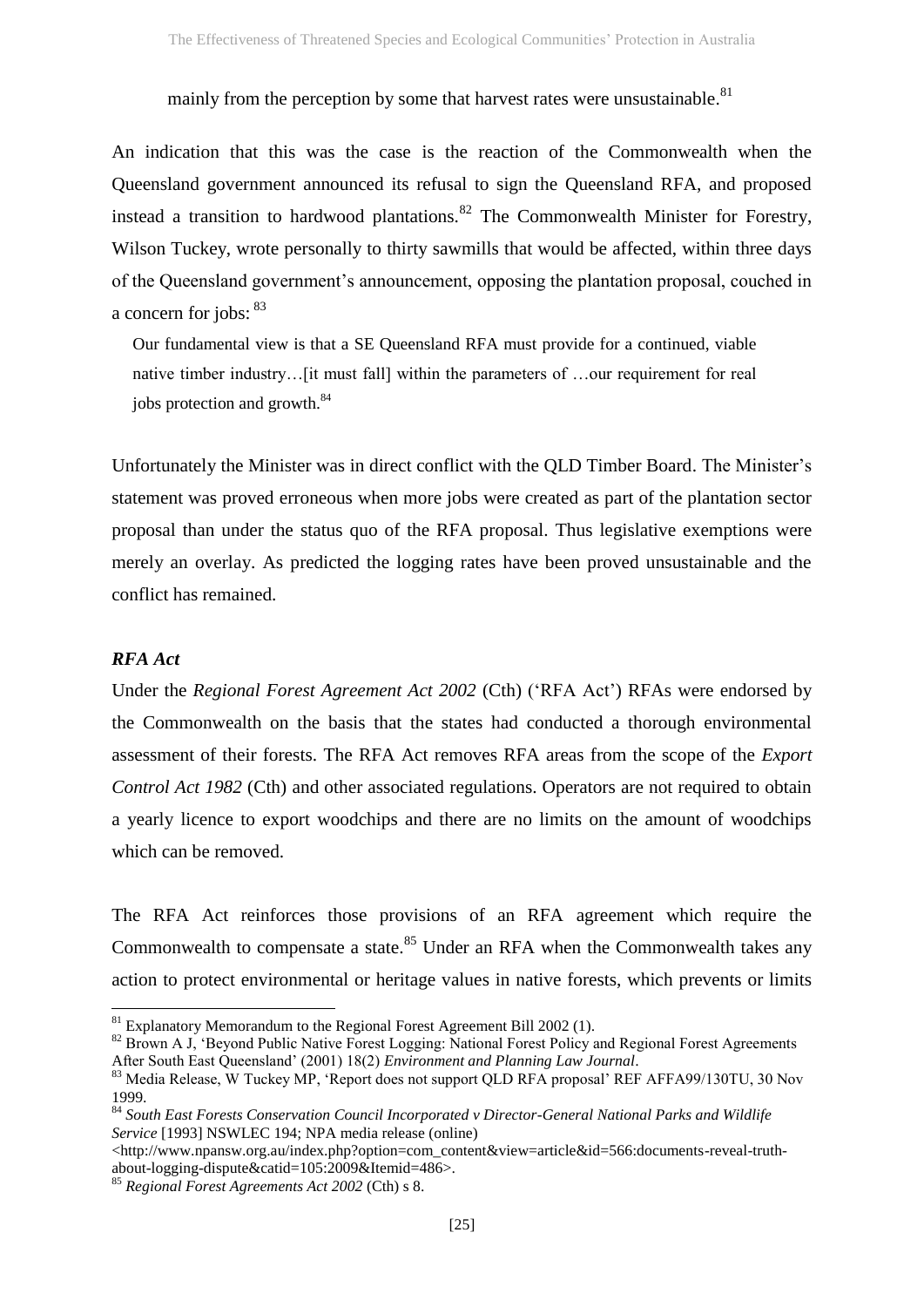the use of land for any forestry operations, compensation is required, unless there has been breach of the Act, the RFA or other proven illegality.<sup>86</sup>

Section 6 of the RFA Act, combined with Part 4 of the EPBC Act removes forestry operations conducted on land covered by an RFA from being subject to the EIA provisions in the EPBC Act.<sup>87</sup>

# *Impact Assessment*

1

The EPBC Act provides that EIA requirements do not apply to forestry operations in RFA areas. At s 39 it is provided that Part 9 does not apply, if the logging is undertaken in accordance with an RFA. However if the logging is not in accordance it would seem that both Part 3 and Part 9 would apply.<sup>88</sup> As the Act is silent on further exemptions it would seem that state-run native forest logging agencies are not exempt from the rest of the Act.

Objects provisions provide the extent and purpose of legislation and guide the parameters of the exercise of legal power. The object of Part 4 is stated as being to:

Ensure that an approval under Part 9 is not required for forestry operations in a region for which a process (involving the conduct of a comprehensive regional assessment, assessment under the *Environment Protection (Impact of Proposals) Act 1974* and protection of the environment through agreements between the Commonwealth and the relevant State and conditions on licences for the export of wood chips) of developing and negotiating a regional forest agreement is being, or has been, carried on.

This must be read in conjunction with the overarching objects of the Act. Relevantly the objects of the Act are:

- (a) to provide for the protection of the environment, especially those aspects of the environment that are matters of national environmental significance; and
- (b) to promote ecologically sustainable development through the conservation and ecologically sustainable use of natural resources; and
- (c) to promote the conservation of biodiversity; and
- $\alpha$  (ca) to provide for the protection and conservation of heritage.<sup>89</sup>

<sup>&</sup>lt;sup>86</sup> Regional Forest Agreement for Southern New South Wales between the Commonwealth of Australia and the State of New South Wales April 2001, cl.108(3) and cl.108(11); *Brown v Forestry Tasmania and Others(No 4)*   $[2006]$  FCA 1729.

<sup>87</sup> *Regional Forest Agreement Act 2002* (Cth) s6 (4); *Forestry Tasmania v Brown* [2007] FCAFC 186.

<sup>88</sup> *Brown v Forestry Tasmania and Others(No 4)* [2006] FCA 1729.

<sup>89</sup> *Environment Protection Conservation and Biodiversity Act 1999* (Cth) s 3(1).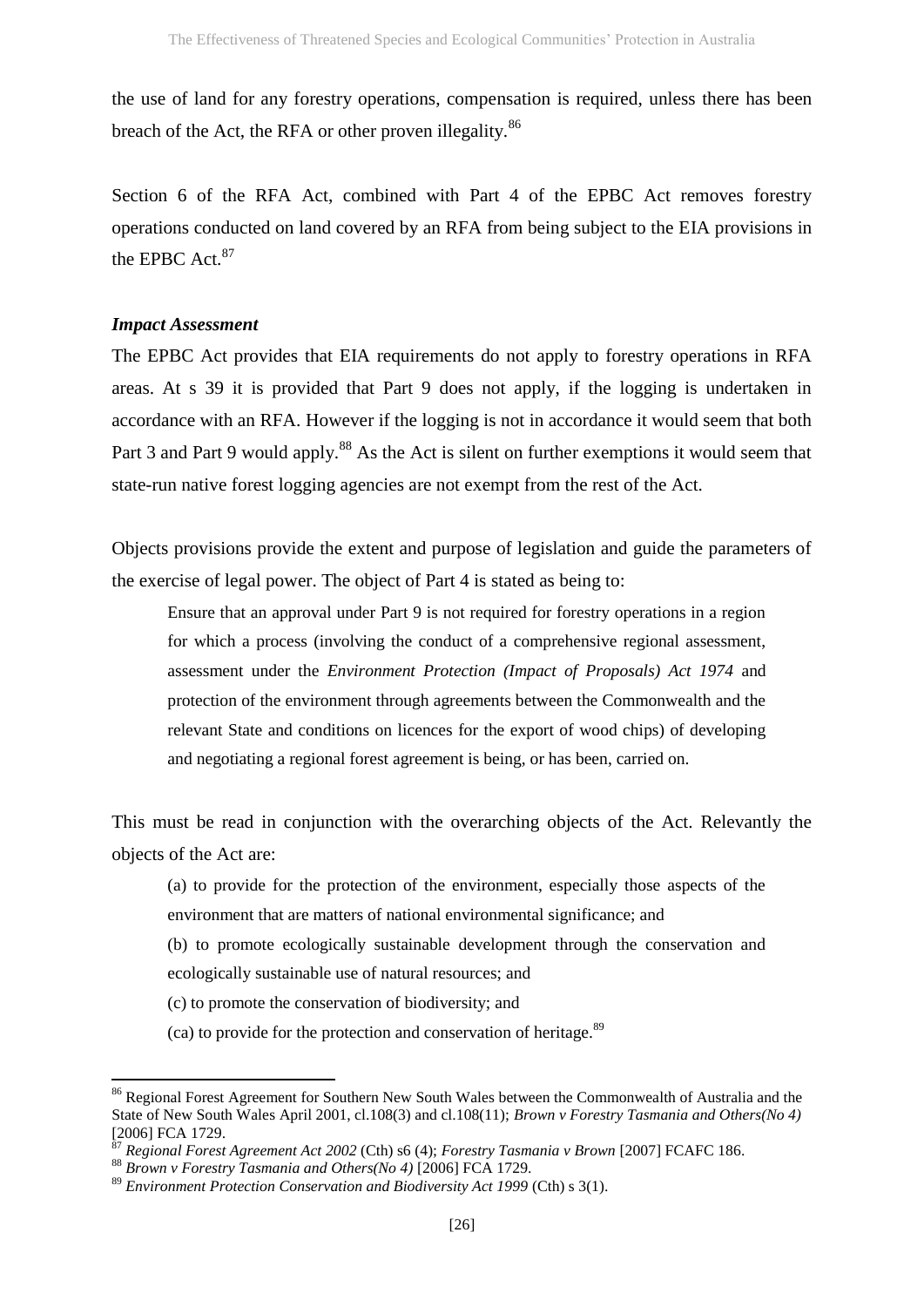Additionally, it is provided that the Act includes provisions to:

(i) protect native species (and in particular prevent the extinction, and promote the recovery, of threatened species) and ensure the conservation of migratory species.<sup>90</sup>

This would seem to suggest that state-run agencies may not undertake an action or activity that has, or is likely to have, a significant impact on matters of  $NES$ ,<sup>91</sup> if the activity is inconsistent with the objects of the Act, or Australia's obligations under the Convention on Biodiversity, or the Apia Convention, CITES, a recovery plan for the species or community or a threat abatement plan. However under the EPBC Act the Forestry Commission must only comply if the RFA exemptions do not apply. In that case they are obliged to refer those actions under Part 7 of the EPBC Act.

State-run agencies must also have regard to the precautionary principle and must not undertake an activity that would be inconsistent with international obligations.<sup>92</sup> It would follow that, as a state sponsored agency, the state-run forestry agencies must comply with the same provisions as the Minister. The Minister must take account of the precautionary principle in making any decision, consistent with other provisions of the Act, brought in through the objects of the EPBC Act. Relevantly applicable to s 75 is does the action need approval, that is, is it a controlled action. $^{93}$ 

As the Part 4 objects provide, an approval is not required for forestry operations in a region where a process of assessment has been undertaken. This would seem to suggest that if there

**.** 

<sup>93</sup> Environment Protection Conservation and Biodiversity Act 1999 (Cth) s 391; Queensland Hunter Gas Pipeline project (840km crossing QLD/NSW border) DSEWPAC EPBC Act Referral Lists (online)  $\lt$ http://www.environment.gov.au/cgi-bin/epbc/epbc\_ap.pl?name=current\_referral\_detail&proposal\_id=4620>, NSW Department of Planning (online) <http://majorprojects.planning.nsw.gov.au/page/project-

 $90$  Ibid s 3(2).

<sup>91</sup> Ibid s 146L; *Convention on Biological Diversity,* opened for signature 5 June 1992, [1993] ATS 32 (entry into force generally and for Australia: 29 December); *Convention on Conservation of Nature in the South Pacific*  (Apia, Western Samoa), 12 June 1976; (entry into force for Australia and generally: 26 June 1990) [1990] ATS 41; *Convention on the International Trade in Endangered Species of Wild Fauna and Flora* (entry into force generally 1 July 1975, entry into force for Australia 27 October 1976) [1976] ATS 29.

<sup>&</sup>lt;sup>52</sup> Regional Forest Agreement Act 2002 (Cth); Regional Forest Agreement for the Eden Region of New South Wales between the Commonwealth of Australia and the State of New South Wales August 1999, Attachment 14 cl 44, principle 4.

sectors/transport--communications--energy- water/pipelines/?action=view\_job&job\_id=25>; compare Eastern Star Gas Pipeline project (272km from Colah to Newcastle) DSEWPAC EPBC Act Referral Lists (online) <http://www.environment.gov.au/cgi-bin/epbc/epbc\_ap.pl?name=current\_referrals;limit=90>.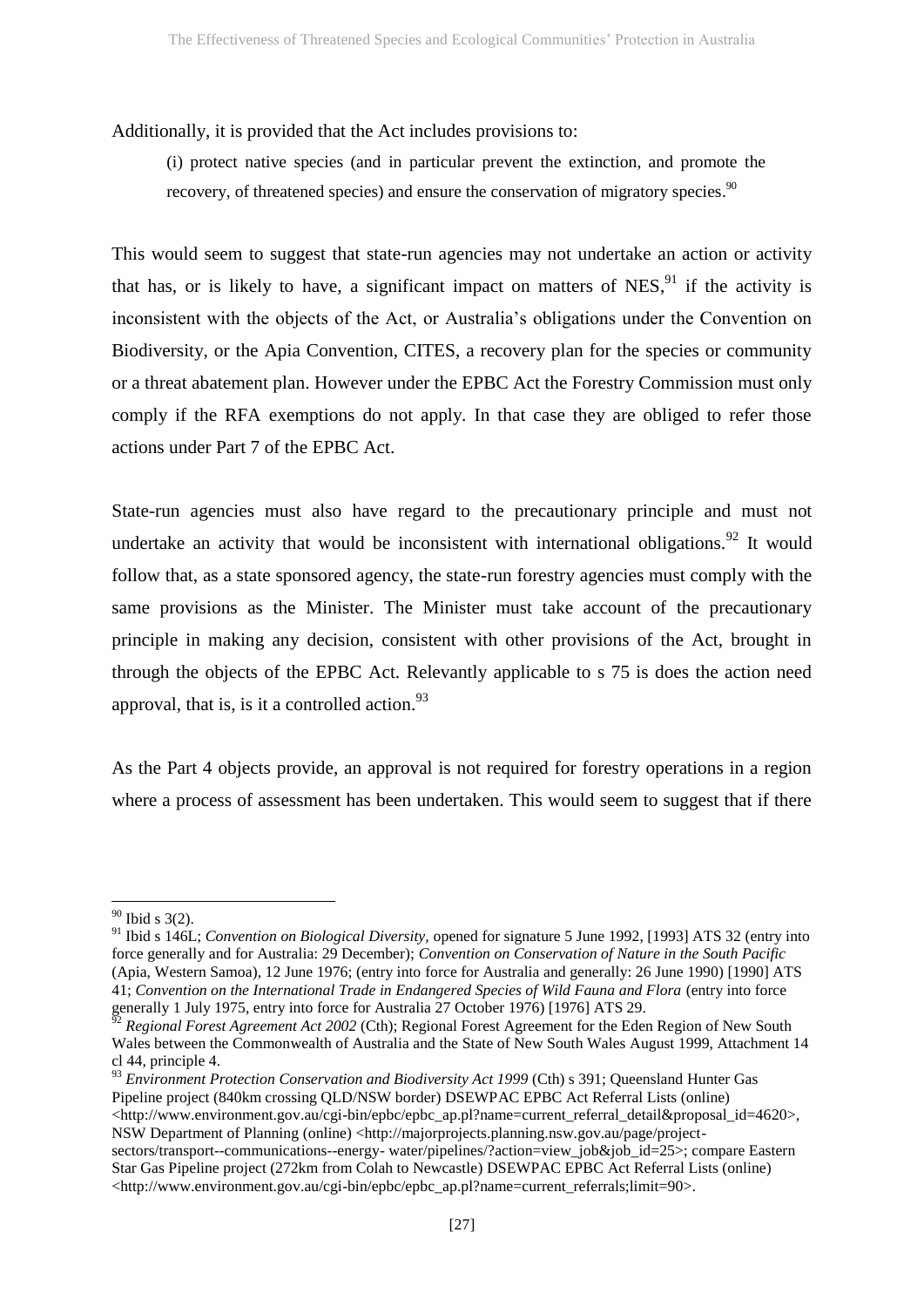has been no EIA undertaken for forestry operations in RFA areas the forestry operations are not exempt from Part 9 of the Act.<sup>94</sup>

# *No EIA*

NSW have logged many state forests without conducting an EIA as required by either the *Environmental Planning and Assessment Act 1979* (NSW) ('EPA Act'), or the EPBC Act. The EPA Act was strengthened and amended in late 1991 by the *Endangered Fauna (Interim Protection) Act 1991* ('EFIP').<sup>95</sup> However the *Timber Industry (Interim Protection) Act 1992* ('TIIP') which came into force in March 1992, while extending a moratorium on many forests until proper EIA had been conducted, also exempted the Forestry Commission from the EFIP Act.<sup>96</sup> The TIIP Act suspended the application of Pt 5 of the *Environmental Planning and Assessment Act* (EPA Act) in respect of logging operations being carried out in specified forests. The TIIP Act exempted the Forestry Commission from ss 111 and 112 of the EPA Act. Nevertheless FNSW still were required to produce Fauna Impact Statements ('FIS'). The TIIP was amended in May 1994 to extend to the Eden area however FNSW discontinued much surveying even though they were still required to conducted fauna surveys as preparation for development of a FIS.<sup>97</sup> The *Threatened Species Conservation Act 1995* was enacted in late 1995.<sup>98</sup> The FNPE Act was enacted in 1998. With the enactment of the FNPE Act the TIIP Act was repealed and FNSW were not required to produce FIS or EIA. As analysis of the Southern Sub-region and Eden Region will show there is doubt that the FNSW has complied with any EIA requirements.

# *Southern and Eden Region EIA*

**.** 

One of the main criticisms at the time of introduction of the EPBC Act was that RFAs were being negotiated without minimum standards for environmental impact assessment.<sup>99</sup> It was stated by FNSW that under the Southern RFA, signed by the Commonwealth and NSW Governments in 2001, that the whole of the South Coast area state forests were 'not required to meet the regional reservation targets' and accordingly 'the remaining area of state forest is

<sup>94</sup> *Environment East Gippsland Inc v VicForests* [2010] VSC 335.

<sup>95</sup> *Endangered Fauna (Interim Protection) Act 1991* (NSW) Assented to 17 December, 1991.

<sup>96</sup> *Timber Industry (Interim Protection) Act 1992* (NSW) 12 March 1992.

<sup>97</sup> *Timber Industry (Interim Protection) Amendment Act 1994* (NSW) Assented to 16 May 1994.

<sup>98</sup> *Threatened Species Conservation Act 1995* (NSW) Assented to 22 December 1995.

<sup>&</sup>lt;sup>99</sup> Environmental Defender's Office NSW, Submission No 15, Senate Environment, Communications, Information Technology and the Arts Committees, *Environment Protection and Biodiversity Conservation Bill 1998 and Environmental Reform (Consequential Provisions) Bill 1998,* (1998).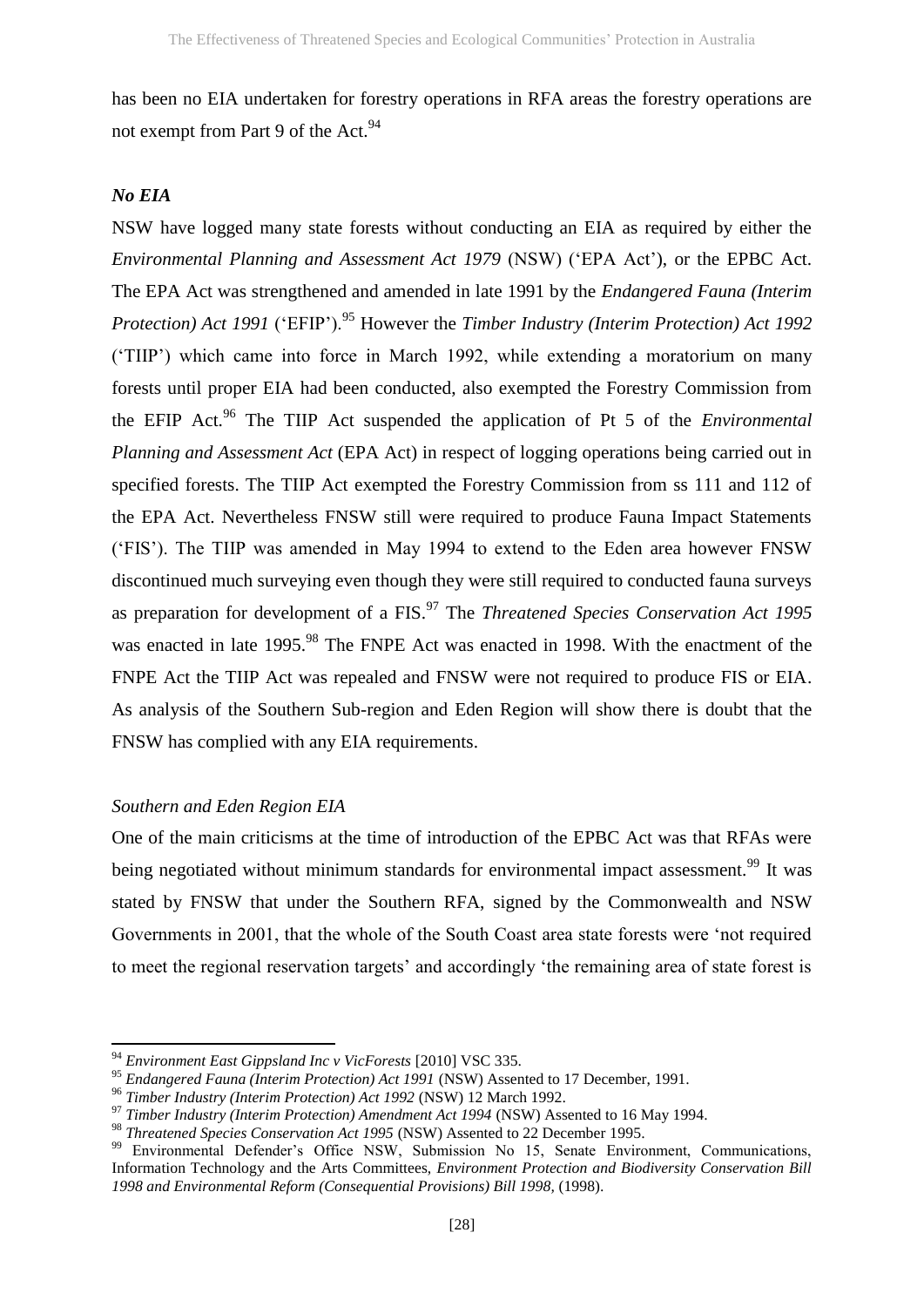available for harvesting'.<sup>100</sup> The 1998 Senate Inquiry stated 'a comprehensive assessment to address the environmental, economic and social impacts of forestry operations is undertaken in each RFA region prior to the completion of an  $RFA$ <sup> $,101$ </sup> However the Comprehensive Regional Assessment report, showing what was required to be conserved to meet the Joint ANZECC/Ministerial Council on Forestry Fisheries and Agriculture National Forest Policy Statement Implementation Subcommittee ('JANIS') criteria, stated that all but 51 hectares of the state forest area of the Southern sub-region were required to be set aside and protected from logging.<sup>102</sup> The NSW government ignored this report.

The 'comprehensive' environmental assessment for the Southern sub-region consisted of two environmental impact assessments covering Wandella/Dampier and Badja/Quenbeyan.<sup>103</sup> As there are 24 state forests in the Southern sub-region, and there seems to have been no other EIA undertaken, it would be erroneous to classify that as comprehensive.

The Eden region was subject to an EIA however the critique at the time was less than positive, the main argument being that the assessment was inadequate. The criticisms at the time mirrored common criticism of most EIA in that it failed to address environmental impacts adequately, there was a lack of data and scientific research on the impacts of logging to species and ecosystems of the area, and is underscored by parallel criticisms of the fauna impact statement:

I am obliged to note that, in my opinion, the Eden FIS is an appallingly inadequate document, even by Commission standards. It suggests they do not take the Act (and the conservation of endangered fauna) very seriously.<sup>104</sup>

<sup>&</sup>lt;sup>100</sup> Letter from Nick Roberts CEO Forests NSW to Dan Nikolin, DSEWPAC, 13/05/2011.

<sup>101</sup> Senate Environment, Communications, Information Technology and the Arts Committees, *Environment Protection and Biodiversity Conservation Bill 1998 and Environmental Reform (Consequential Provisions) Bill 1998*, Ch 6 Protecting the Environment, (online)

<sup>&</sup>lt;http://www.aph.gov.au/Senate/committee/ecita\_ctte/completed\_inquiries/1999-

<sup>02/</sup>bio/report/c06.htm#FOOTNOTE\_83>.

<sup>102</sup> Nature Conservation Council RFA Submission No 2000; New South Wales, *National Park Estate (Southern Reservations) Bill 2000 Second Reading*, Legislative Assembly, Parliament Hansard, 6 December 2000, (Evans); *Nationally Agreed Criteria for the Establishment of a CAR Reserve System for Forests in Australia,*  above n [25.](#page-7-1)

<sup>&</sup>lt;sup>103</sup> Proposed Foothills Logging Operations Wandella-Dampier, Narooma District, Environmental Impact Statement, Forestry Commission of New South Wales, April 1983; *Proposed Forestry Operations in the Queanbeyan and Badja Management Areas*, Environmental Impact Statement, State Forests NSW, 1995.

<sup>&</sup>lt;sup>104</sup> David Papps, Deputy Director (Policy and Wildlife) National Parks and Wildlife Service, 1997 in *South East Forests Conservation Council Incorporated v Director-General National Parks and Wildlife Service* [1993] NSWLEC 194.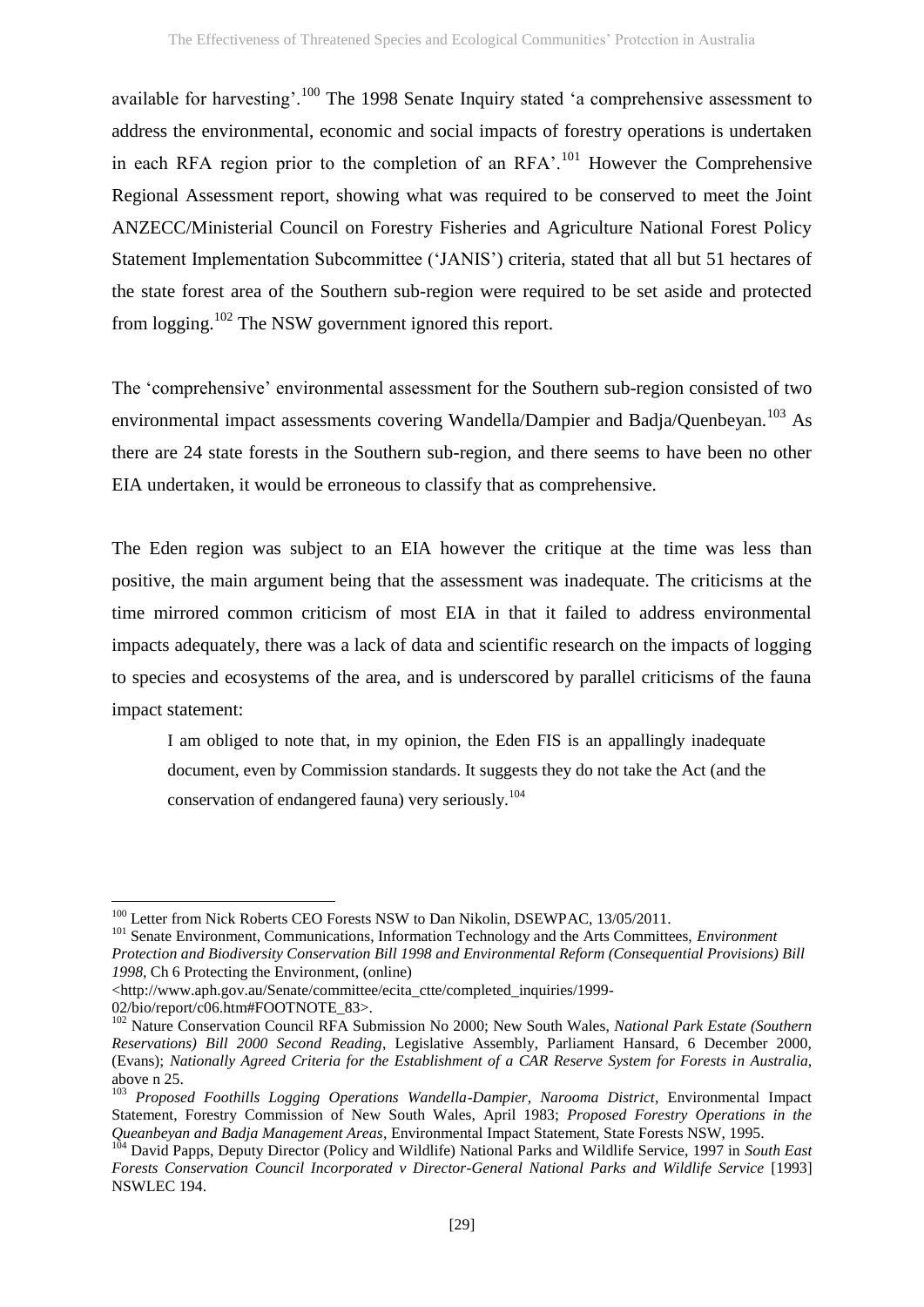While EIA processes were quickly adopted by many countries and Australia was no exception,  $105$  FNSW were less than enthusiastic.  $106$  The EIA theory at the time suggested the purpose of EIA is:

To ensure, to the greatest extent that is practicable, that matters affecting the environment to a significant extent are fully examined and taken into account.<sup>107</sup>

Therefore if assumptions are correct this could give some understanding on why state-run agencies were opposed to EIA. If due process is followed the impacts caused by logging on species and ecosystems would have to be fully examined. The closest to an EIA can be found in the ESFM plan for the Southern Region, it provides: 'Forests NSW has completed an Aspects and Impacts analysis of forestry operations and determined those operations having the greatest potential for environmental impacts to comprise: Timber harvesting involving tree felling, log extraction and log haulage; Road construction and maintenance, particularly drainage feature crossings and side cuts on steep side slopes; Fire management including fuel hazard reduction burning, particularly in ecologically sensitive habitats and streamside buffers: these operations require in-depth planning, supervision and monitoring<sup>'. 108</sup>

The Hawke report provides that 'rather than being an exemption from the Act, the establishment of RFAs … actually constitutes a form of assessment and approval for the purposes of the Act'.<sup>109</sup> However it follows that merely having an RFA in place cannot be considered a form of assessment, particularly if no EIA has been undertaken. Therefore this would seem to suggest that if there has been no EIA the state-run agencies are not afforded exemption from requirements of the EPBC Act.

<sup>&</sup>lt;sup>105</sup> Andrew Macintosh, 'The Australian Government's Environmental Impact Assessment (EIA) Regime: Using Surveys to Identify Proponent Views on Cost-effectiveness' (2010) 28(3) *Impact Assessment and Project Appraisal* 175.

<sup>106</sup> *Jarasius v Forestry Commission of New South Wales & Ors* [1988] NSWLEC 11; *J Corkill v Forestry Commission of NSW* [1990] NSWLEC 129; *T R Bailey v The Forestry Commission of New South Wales* [1989] NSWLEC 24; *In The Matter of the Appeal of Giselle Marie Thomas*[1991] NSWDC 90/52/0165; Margaret A Young 'The Primacy of Development: Environmental Impact Assessment In Indonesia and Australia' (1999) 1(2) *Australian Journal of Asian Law* 154, (online) <http://digital.federationpress.com.au/8gsgl/1>; *Jeffrey Nicholls v Director General National Parks and Wildlife Service and Forestry Commission of New South Wales and Minister for Planning* [1994] NSWLEC 155; Green Left Weekly 'Forests Logged Without EIS' (1994) <http://www.greenleft.org.au/node/6890>; *Upper Hunter Timbers Pty Ltd v Forestry Commission of New South Wales* [2001] NSWCA 64 .

<sup>107</sup> *Environment Protection (Impact of Proposals) Act 1974*(Cth); *Kivi v Forestry Commission* [1982] NSWLEC; Stephen Jay, Carys Jones, Paul Slinn, Christopher Wood, 'Environmental Impact Assessment: Retrospect and prospect' (2007) 27 *Environmental Impact Assessment Review* 287.

<sup>&</sup>lt;sup>108</sup> Forests NSW ESFM Plan, Southern Region (2005), 53.

<sup>&</sup>lt;sup>109</sup> Interim Report of the Independent Review of the EPBC Act, above n [67.](#page-20-0)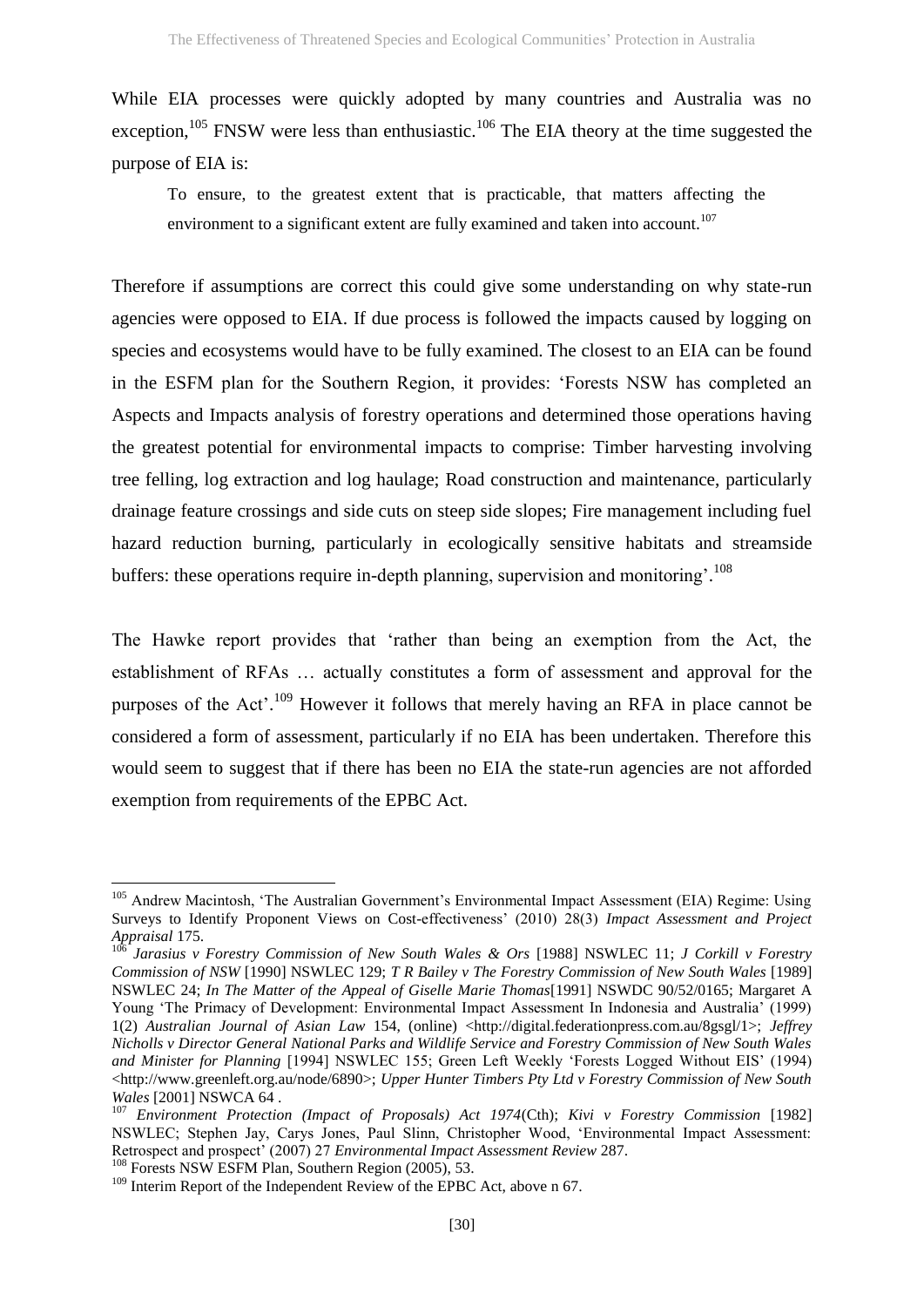Further AGS has become more prevalent in the Eden and Southern regions and there has been no assessment of AGS. In the *Redgums case* DSEWPAC provided that 'AGS constitutes an intensification of use and its environmental impacts, if any, require assessment and approval'.<sup>110</sup>

#### **CONCLUSION**

Without reform the Commonwealth will not avoid severe impacts to Australia's major natural assets and, consequently, will not be effective in avoiding climate change. By these exemptions logging and woodchipping interest group needs were accommodated with limited regard to positive environmental outcomes. The exemptions have left forestry areas that fall under RFAs unprotected and unassessed. The Act must therefore dramatically increase its scope to truly regulate and protect Australia's environment.

It would seem that in order for the environment to be substantively protected the EPBC Act must apply to forestry operations in RFA areas where they are likely to have impacts on climate, water, biodiversity and threatened species. The most advantageous or least detrimental option would be to amend the EPBC Act by removal of ss 38–40 and s 75(2B) combined with the removal of s 6 of the RFA Act.

The Commonwealth admits its responsibility for care of native forests in the COAG Agreement:

The Commonwealth has a responsibility and an interest in relation to the development and implementation of Regional Forest Agreements and the National Forest Policy Statement, and under relevant international instruments including the Rio Statement of Forest Principles, the International Tropical Timbers Agreement, the Report of the UN Intergovernmental Panel on Forests and Agenda  $21.<sup>111</sup>$ 

It is seemingly therefore inappropriate for the Commonwealth to remain in a position where it cannot regulate forestry activities given Australia's international obligations to protect threatened species and the widening knowledge about the effects of deforestation on climate change. It would be irresponsible to hand regulation of the environment over to the state governments.

<sup>&</sup>lt;sup>110</sup> Rose Webb DSEWPAC, letter to Nick Roberts Forests NSW, 01/05/2009.

<sup>&</sup>lt;sup>111</sup> COAG Agreement, Attachment 1 Part 1, cl 11.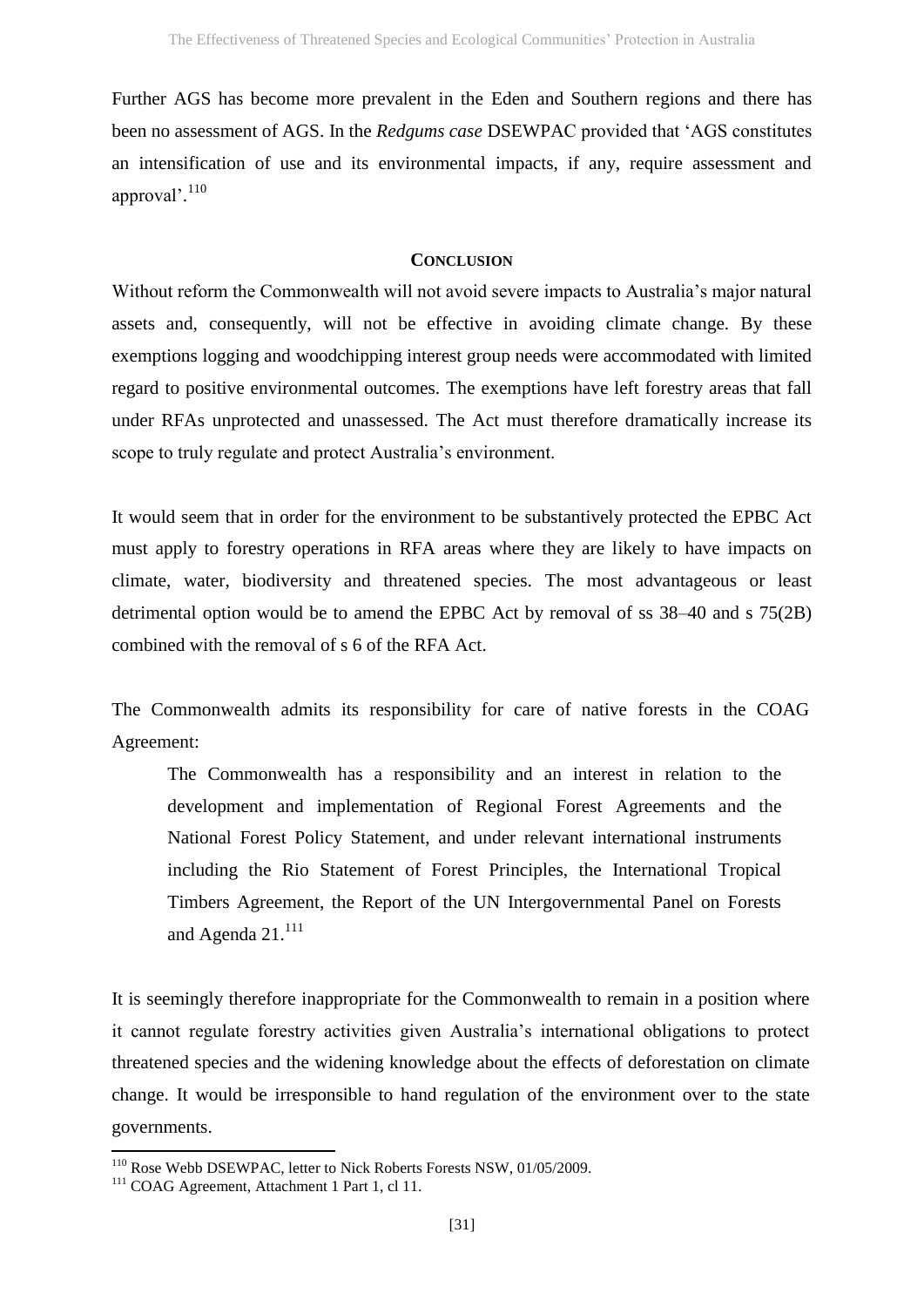Perhaps in enactment legislators believed that state-run logging agencies would adhere to the many laws and subordinate legislation, however this circumstance has been brought about through lack of adherence to data provision, to legislation and regulations on the part of staterun agencies and their authorised contractors, combined with the government's failure to regulate, $1^{12}$  in NSW the exemption to third party litigation through s 40 of the FNPE Act, compounded with the effects of climate change.

Excluding areas or processes from the Act is only valid where the process in place for assessing those areas is equal to, or preferably better than, the EPBC Act processes. As there are no real assessment requirements in areas under RFAs and IFOAs the exclusion and exemptions are therefore unjustifiable.

Questions posed by commentators when the EPBC Act was enacted have been answered.<sup>113</sup> RFAs have not fulfilled their purpose, the various Acts and delegated legislation has not been adhered to. $^{114}$  As long as the state-run agencies believe themselves exempt from the EPBC Act, due to the exemptions provided through ss  $38-40$ , the situation will not improve.<sup>115</sup>

What is clear, after review of submissions and parliamentary debate at the time of enactment of the EPBC Act is that most concerns have come to pass and could perhaps have been avoided, mitigated or acted upon had the exemptions not existed.<sup>116</sup> The recent Government response to the EPBC Act Review has indicated that the Commonwealth is not willing to accept responsibility:

The government does not agree to the recommendation to change section 38 of the Act, as the existing mechanisms for continuous improvement contained with the

<sup>112</sup> Hammond-Deakin N, and Higginson S, *If a Tree Falls: Compliance Failures in the Public Forests of New South Wales*, Environmental Defender's Office (NSW), Sydney, Australia (2011).

<sup>113</sup> McDonald J*, '*Regional Forest (DIS) Agreements: The RFA Process and Sustainable Forest Management' (1999) *Bond Law Review* 295; Tribe J, 'The Law of the Jungles: Regional Forest Agreements' (1998) 15 *Environment and Planning Law Journal* 2; see Park H, 'Fragments of Forest Management, a Private Practice: an Assessment of the Implementation of the Regional Forest Agreements on Private Land in the Southern and Eden Regions of NSW' (2006) 10 *Australasian Journal of Natural Resources Law and Policy* 2, 183.

<sup>&</sup>lt;sup>114</sup> Daines S, Mackenzie S, Stone L, Whan T, 'Public Comment Submission on the Draft Report on Progress with Implementation of NSW Regional Forest Agreement(s)' (2009) South East Forest Rescue submission on the Draft Implementation Report RFA review 2009, (online) [<http://www.lisaandtony.com.au/submissions.htm>](http://www.lisaandtony.com.au/submissions.htm).

<sup>&</sup>lt;sup>115</sup> McGrath C, 'Swirls in the Stream of Australian Environmental Law: Debate on the EPBC Act' (2006) 23 *Environment and Planning Law Journal* 165; Macintosh A., and Wilkinson D, 'EPBC Act – The Case for Reform' (2005) 10 (1) *Australasian Journal of Natural Resource Law and Policy* 139; *Forestry and National Park Estate Act 1998* (NSW) s 36.

<sup>116</sup> Commonwealth of Australia, *Environment Protection and Biodiversity Conservation Bill Second Reading*, Senate Official Hansard, Tuesday, 22 June 1999, 5898.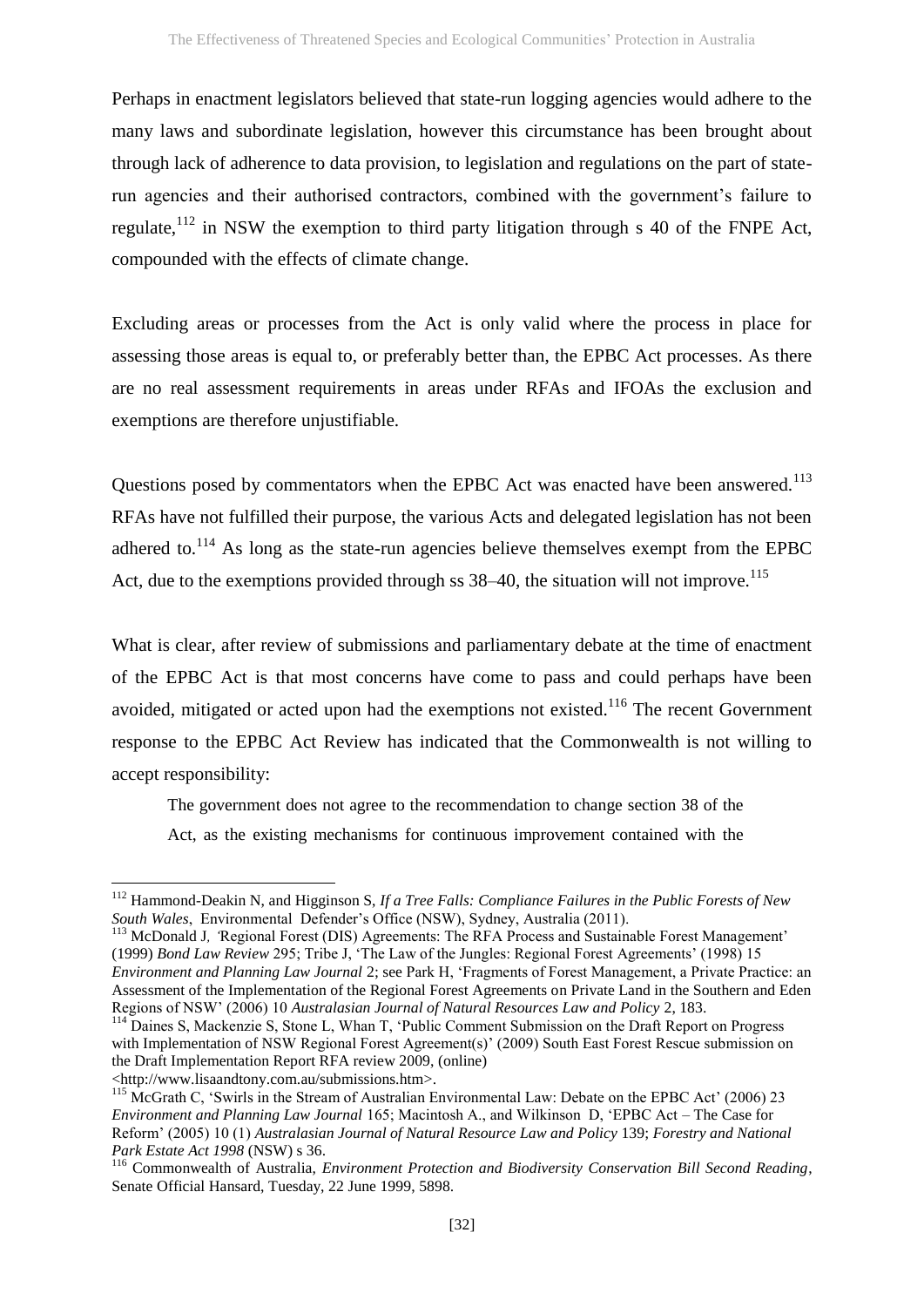RFAs can be used to achieve ecologically sustainable forestry outcomes.<sup>117</sup>

However this responsibility cannot be shirked. As shown the alleged 'green tape' has already been removed from Forest NSW means of assessment in IFOA areas. This has resulted in endangered and threatened species decline. To remove the last vestige of legislation that may be applicable is a step backward in species recovery. The issue is not the EPBC Act's failure to protect species and habitat, it is the failure of the governments to remove the exemptions for IFOA areas and failure to enforce and regulate effectively.

#### **RECOMMENDATIONS**

- 1. The Commonwealth regulatory enforcement mechanisms should be strengthened.
- 2. Sections 38-40 of the EPBC Act should be repealed.
- 3. DSEWPAC forestry compliance unit should be given greater funding.
- 4. The Commonwealth should take full control of regulation of native forest logging,
- 5. The creation of a genuine comprehensive, adequate, representative and resilient reserve system covering the Southern and Eden Regions of native forests, which would entail the creation of jointly managed national parks.
- 6. Remedial work by undertaking biodiversity plantings which removes carbon from the atmosphere and stores it in vegetation and soils and recreates wildlife habitat.
- 7. Real incentives for conservation of private native forest.
- 8. Properly formulated exit assistance to be provided to support the native forest logging/woodchipping workers to adapt to a true and real ecologically sustainable plantation based industry.

**<sup>.</sup>** <sup>117</sup> Australian Government Response to the Report of the Independent Review of the *Environment Protection and Biodiversity Conservation Act 1999* (Cth), Commonwealth of Australia, 2011, Recommendation 38.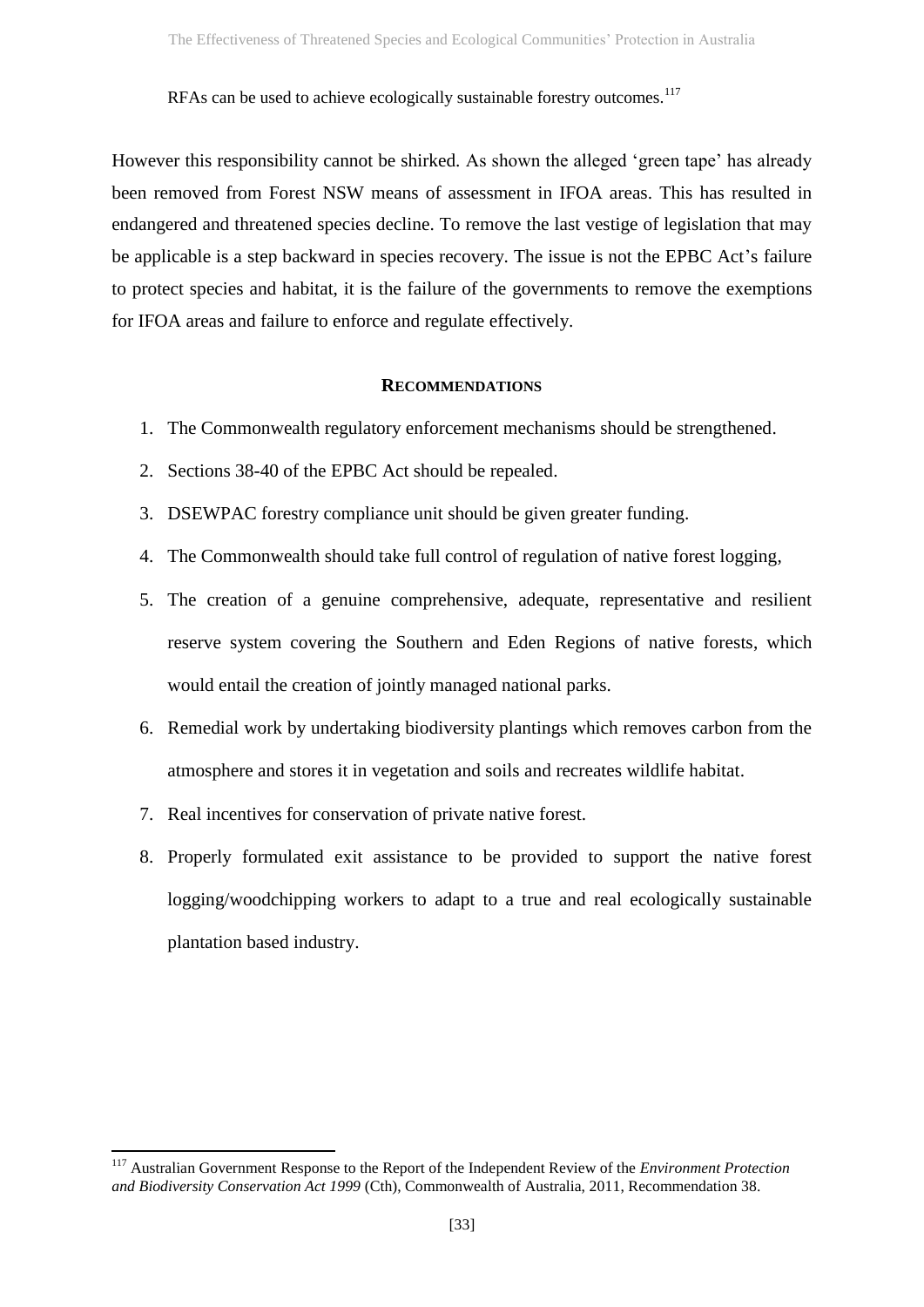# **APPENDIX A**

#### *Endangered Species of the South East Bioregion*

**Acacia bynoeana** Bynoe's Wattle Plant > Shrubs Aldrovanda vesiculosa Waterwheel Plant Plant > Aquatic plants **Arthropteris palisotii** Lesser Creeping Fern Plant > Ferns and Cycads **Astrotricha sp. Wallagaraugh** Merimbula Star-hair Plant > Shrubs **Burhinus grallarius** Bush Stone-curlew Animal > Birds **Burramys parvus** Mountain Pygmy-possum Animal > Marsupials **Caladenia tessellata** Tessellated Spider Orchid Plant > Orchids **Calochilus pulchellus** Pretty Beard Orchid Plant > Orchids **Calomnion complanatum** Plant > Algae, Mosses and Lichens **Carex archeri** Archer's Carex Plant > Herbs and Forbs **Carex raleighii** Raleigh Sedge Plant > Herbs and Forbs **Calotis pubescens** Max Mueller's Burr-daisy Plant > Herbs and Forbs **Calyptorhynchus banksii graptogyne** Red-tailed Black-Cockatoo (south-eastern) (+**Cth**) **Chamaesyce psammogeton** Sand Spurge Plant > Herbs and Forbs **Correa lawrenceana var. genoensis** Genoa River Correa Plant > Shrubs (+**Cth**) **Cynanchum elegans** White-flowered Wax Plant Plant > Epiphytes and climbers **Dampiera fusca** Kydra Dampiera Plant > Shrubs **Daphnandra sp. C 'Illawarra'** Illawarra Socketwood Plant > Trees **Dasyornis brachypterus** Eastern Bristlebird Animal > Birds (+ Cth) **Dasyurus maculatus maculates** Spot-tailed Quoll, Tiger Quoll (SE mainland population) **(+Cth) Dillwynia glaucula** Michelago Parrot-pea Plant > Shrubs **Distichlis distichophylla** Australian Salt-grass Plant > Herbs and Forbs **Diuris aequalis** Doubletail Buttercup Plant > Orchids **Diuris ochroma** Pale Golden Moths Plant > Orchids **Diuris pedunculata** Small Snake Orchid Plant > Orchids **Ephippiorhynchus asiaticus** Black-necked Stork Animal > Birds **Eucalyptus imlayensis** Imlay Mallee Plant > Mallees (Critically Endangered) (+**Cth**) **Eucalyptus parvula** Small-leaved Gum Plant > Mallees **Eucalyptus saxatilis** Suggan Buggan Mallee Plant > Mallees **Eucalyptus recurva** Mongarlowe Mallee Plant > Mallees (Critically Endangered) **Euphrasia scabra** Rough Eyebright Plant > Herbs and Forbs **Galium australe** Tangled Bedstraw Plant > Herbs and Forbs **Genoplesium plumosum** Tallong Midge Orchid Plant > Orchids (Critically Endangered) **Genoplesium rhyoliticum** Rhyolite Midge Orchid/ Pambula Midge-orchid (+**Cth**) **Genoplesium superbum** Superb Midge Orchid Plant > Orchids **Gentiana baeuerlenii** Baeuerlen's Gentian Plant > Herbs and Forbs **Grevillea acanthifolia subsp. paludosa** Bog Grevillea Plant > Shrubs (+**Cth**) **Grevillea renwickiana** Nerriga Grevillea Plant > Shrubs **Grevillea rivularis** Carrington Falls Grevillea Plant > Shrubs **Hibbertia sp. nov. 'Menai'** Hibbertia sp. nov. 'Menai' Plant > Shrubs **Hoplocephalus bungaroides** Broad-headed Snake Animal > Reptiles **Irenepharsus trypherus** Illawarra Irene Plant > Herbs and Forbs **Isoodon obesulus obesulus** Southern Brown Bandicoot (eastern) Marsupials (+**Cth**) **Lathamus discolor** Swift Parrot Animal > Birds (+**Cth**) **Litoria aurea** Green and Golden Bell Frog Animal > Amphibians Litoria castanea Yellow-spotted Bell Frog Animal > Amphibians **Litoria raniformis** Southern Bell Frog Animal > Amphibians **Litoria verreauxii alpina** Alpine Tree Frog Animal > Amphibians **Lysimachia vulgaris var. davurica** Yellow Loosestrife Plant > Herbs and Forbs **Macronectes giganteus** Southern Giant-Petrel Animal > Birds **Miniopterus schreibersii bassanii** Southern Bent-wing Bat (+Cth) **Mixophyes balbus** Stuttering Barrred Frog Animal > Amphibians **Monotaxis macrophylla** Large-leafed Monotaxis Plant > Herbs and Forbs **Monotoca rotundifolia** Trailing Monotoca Plant > Shrubs **Neophema chrysogaster** Orange-bellied Parrot Birds (Critically Endangered) (+**Cth) Persoonia glaucescens** Mittagong Geebung Plant > Shrubs **Petalura gigantea** Giant Dragonfly Animal > Invertebrates **Petrogale penicillata** Brush-tailed Rock-wallaby Animal > Marsupials